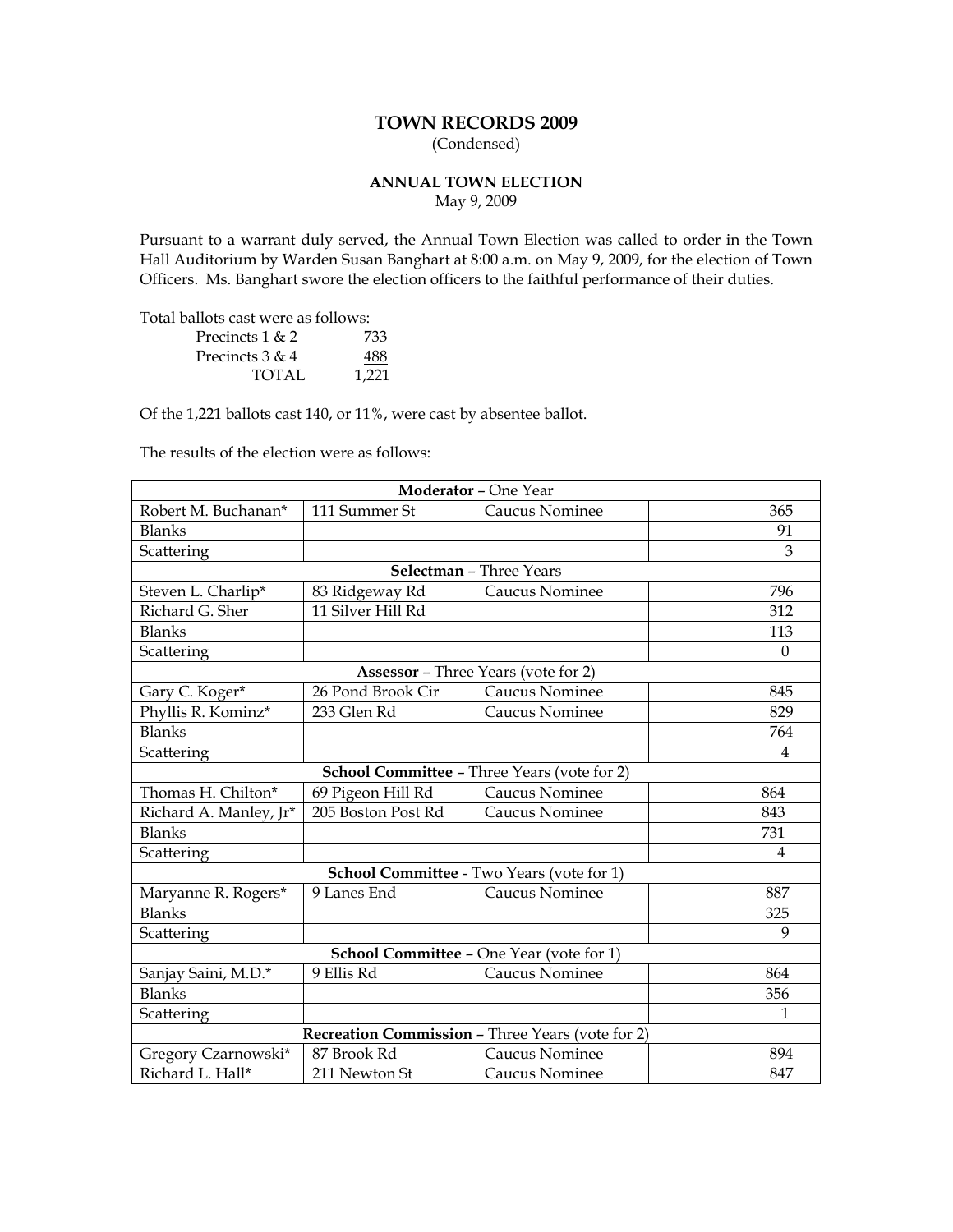| Recreation Commission, continued |                    |                                                                 |                |  |
|----------------------------------|--------------------|-----------------------------------------------------------------|----------------|--|
| <b>Blanks</b>                    |                    |                                                                 | 697            |  |
| Scattering                       |                    |                                                                 | 4              |  |
|                                  |                    | <b>Planning Board - Five Years (vote for 1)</b>                 |                |  |
| Alfred L. Aydelott*              | 251 Boston Post Rd | Caucus Nominee                                                  | 857            |  |
| <b>Blanks</b>                    |                    |                                                                 | 345            |  |
| Scattering                       |                    |                                                                 | 19             |  |
|                                  |                    | Library Trustees - Three Years (vote for 2)                     |                |  |
| Joel S. Angiolillo*              | 326 Conant Rd      | Caucus Nominee                                                  | 862            |  |
| Denise Mosher*                   | 84 Wellesley St    | Caucus Nominee                                                  | 881            |  |
| <b>Blanks</b>                    |                    |                                                                 | 698            |  |
| Scattering                       |                    |                                                                 | 1              |  |
|                                  |                    | <b>Board of Health - Three Years (vote for 1)</b>               |                |  |
| Peter K. Taylor*                 | 33 Conant Rd       | <b>Caucus Nominee</b>                                           | 873            |  |
| <b>Blanks</b>                    |                    |                                                                 | 346            |  |
| Scattering                       |                    |                                                                 | $\mathfrak{D}$ |  |
|                                  |                    | <b>Commissioner of Trust Funds - Three Years (vote for 1)</b>   |                |  |
| Thomas E. Bator*                 | 78 School St       | <b>Caucus Nominee</b>                                           | 871            |  |
| <b>Blanks</b>                    |                    |                                                                 | 349            |  |
| Scattering                       |                    |                                                                 | 1              |  |
|                                  |                    | Measurers of Lumber - One Year - (vote for not more than three) |                |  |
| David C. Bennett*                | 56 Westland Rd     | <b>Caucus Nominee</b>                                           | 792            |  |
| Barrett W. Gilchrist*            | 76 Warren Ave      | Caucus Nominee                                                  | 790            |  |
| Jean M. Thurston                 | 10 Fiske Lane      | Caucus Nominee                                                  | 817            |  |
| <b>Blanks</b>                    |                    |                                                                 | 1259           |  |
| Scattering                       |                    |                                                                 | 5              |  |

*\* Indicates Incumbent* 

#### **BALLOT QUESTION NO. 1: PROPOSITION 2½ DEBT EXCLUSION**

Shall the Town of Weston be allowed to exempt from the provisions of Proposition two and onehalf, so called, the amounts required to pay for the bond(s) issued in order to design**,** engineer, construct and equip the following, including all costs incidental and related thereto: (1) DPW Facility Design Fees; (2) Fire Pumper Truck; (3) School Technology-Phase 1; (4) DPW Facility Construction; (5) DPW Equipment Replacement; (6) Technology-Telephone Systems; (7) School Technology-Phase 2; and (8) School Bus Replacements?

Yes: 844 No: 301 Blanks: 76

#### **BALLOT QUESTION NO. 2: PROPOSITION 2½ DEBT EXCLUSION**

Shall the Town of Weston be allowed to exempt from the provisions of Proposition two-and-onehalf, so called, the amounts required to pay for the bonds issued in order to pay costs of a feasibility study to examine potential improvement options for the Field School, located at 99 School Street in Weston?

Yes: 816 No: 320 Blanks: 85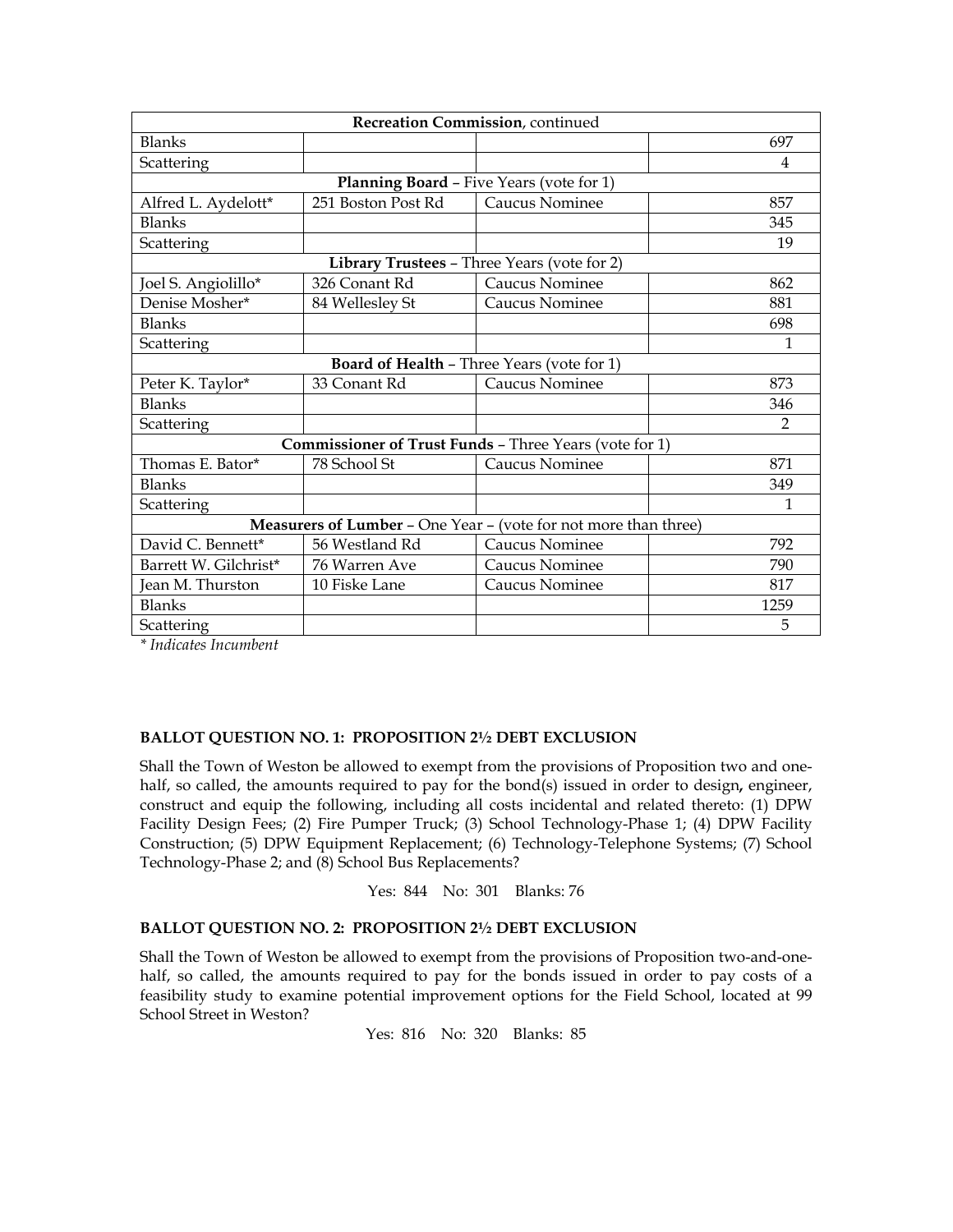#### **BALLOT QUESTION NO. 3: APPOINTED TOWN CLERK**

Shall an act passed by the General Court in the year 2009, entitled "An Act Relative to the Town Clerk of the Town of Weston," be accepted?

Yes: 834 No: 280 Blanks: 107

#### **SUMMARY**

*This question is being presented pursuant to Chapter 6 of the Acts of 2009, a special act applicable to the Town of Weston. The request for the special act was approved by the December 1, 2008 Special Town Meeting. The special act would, if accepted by the voters, change the position of Town Clerk from an elected position to an appointed position and authorize the Board of Selectmen to appoint the Town Clerk, upon recommendation of a suitable candidate by the Town Manager. There will be no increase in the number of employees as a result of this change.* 

# **BALLOT QUESTION NO. 4: JOSIAH SMITH TAVERN AND BARN LIQUOR LICENSE**

Shall an act passed by the General Court in the year 2008, entitled "An Act Authorizing the Board of Selectmen of the Town of Weston to Grant a License for the Sale of All Alcoholic Beverages to be Drunk on the Premises of the Josiah Smith Tavern and Barn," be accepted?

Yes: 694 No: 516 Blanks: 11

#### **SUMMARY**

*This question is being presented pursuant to Chapter 515 of the Acts of 2008, a special act applicable to the Town of Weston. The request for the special act was approved by the May 12, 2008 Annual Town Meeting. The special act would, if accepted by the voters, authorize the Board of Selectmen to grant a license for the sale of all alcoholic beverages to be drunk on the premises of the Josiah Smith Tavern and Barn to a nonprofit corporation to be appointed by the Moderator.* 

*Except as otherwise provided by the special act, the license shall be subject to all of the provisions of Chapter 138 of the General Laws relative to issuance, renewal, suspension and termination of licenses for retail sales of alcoholic beverages which are not to be consumed on the seller's premises and to the holders of such licenses.* 

#### **SPECIAL TOWN MEETING May 11, 2009**

Pursuant to a warrant, duly served, Robert M. Buchanan, the Moderator called the Special Town Meeting to order at 7:30 P.M. in the auditorium of the Weston High School. The Moderator declared a quorum present and proceeded with the reading of the Warrant and the Return of Service.

The Moderator appointed tellers and swore them to their duties.

Tellers in the Auditorium:

John Fiske Jacqueline Haas Gertrude Harrison David Hutcheson

# **ARTICLE 1: AMEND FISCAL YEAR 2009 OPERATING BUDGET**

Mr. Douglas Gillespie moved that the Town amend the following line items in the Fiscal Year 2009 Operating Budget adopted under Article 2 of the 2008 Annual Town Meeting and amended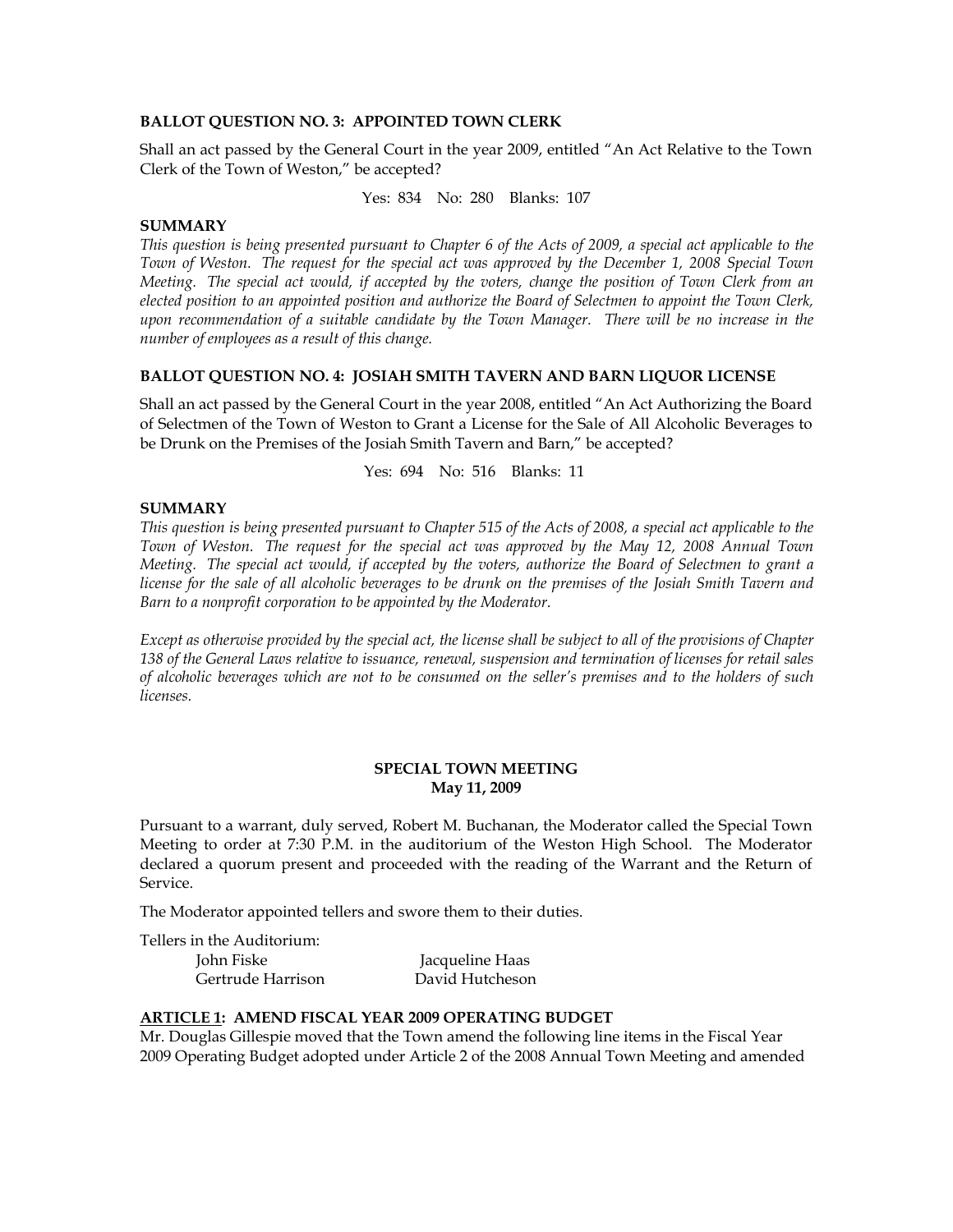under Article 1 at the December 1, 2008 Special Town Meeting, by reducing line items and appropriating additional funds as follows:

|                       | <b>Changing From</b> | Changing To | <b>Difference</b> |
|-----------------------|----------------------|-------------|-------------------|
| Insurance -           |                      |             |                   |
| Property & Liability  | \$335,000            | \$314,634   | $(\$20,366)$      |
| Insurance,            |                      |             |                   |
| Workers' Compensation | 307,650              | 282,650     | (25,000)          |
| Fire - Salaries       | 2,326,975            | 2,386,975   | 60,000            |
| Public Works –        |                      |             |                   |
| Snow and Ice Control  | 200,850              | 598,850     | 398,000           |

And as funding therefor, that \$458,000 be transferred from free cash.

#### **The motion was approved unanimously.**

## **ARTICLE 2: AMEND FISCAL YEAR 2009 WATER ENTERPRISE BUDGET**

Mr. Gillespie moved that the Town amend the fiscal year 2009 Water Enterprise budget adopted under Article 3 of the 2008 Annual Town Meeting by transferring between line items and appropriating additional funds as follows:

|                        | Changing From | Changing To | Difference |
|------------------------|---------------|-------------|------------|
| <b>Salaries</b>        | \$277,924     | \$262,924   | (\$15,000) |
| Expenses               | 228,280       | 218,280     | (10,000)   |
| MWRA Assessment/       |               |             |            |
| <b>Water Purchases</b> | 1,671,986     | 1,743,476   | \$71,490   |

And as funding therefor, that \$46,490 be transferred from Water Enterprise fund retained earnings.

#### **The motion was approved unanimously.**

#### **ARTICLE 3: AMEND FISCAL YEAR 2009 RECREATION ENTERPRISE BUDGET**

Mr. Gillespie moved that the Town amend the fiscal year 2009 Recreation Enterprise budget adopted under Article 4 of the 2008 Annual Town Meeting by appropriating additional funds as follows:

|          | Changing From | Changing To | Difference |
|----------|---------------|-------------|------------|
| Expenses | \$457,300     | \$479.300   | \$22,000   |

And as funding therefor, that \$22,000 be transferred from Recreation Enterprise fund retained earnings.

# **ARTICLE 4: APPROPRIATE INSURANCE PROCEEDS - DPW**

Mr. Gillespie moved that the Town appropriate the sum of \$31,150.93 to the use of the Department of Public Works for the replacement of a vehicle, the money so appropriated to be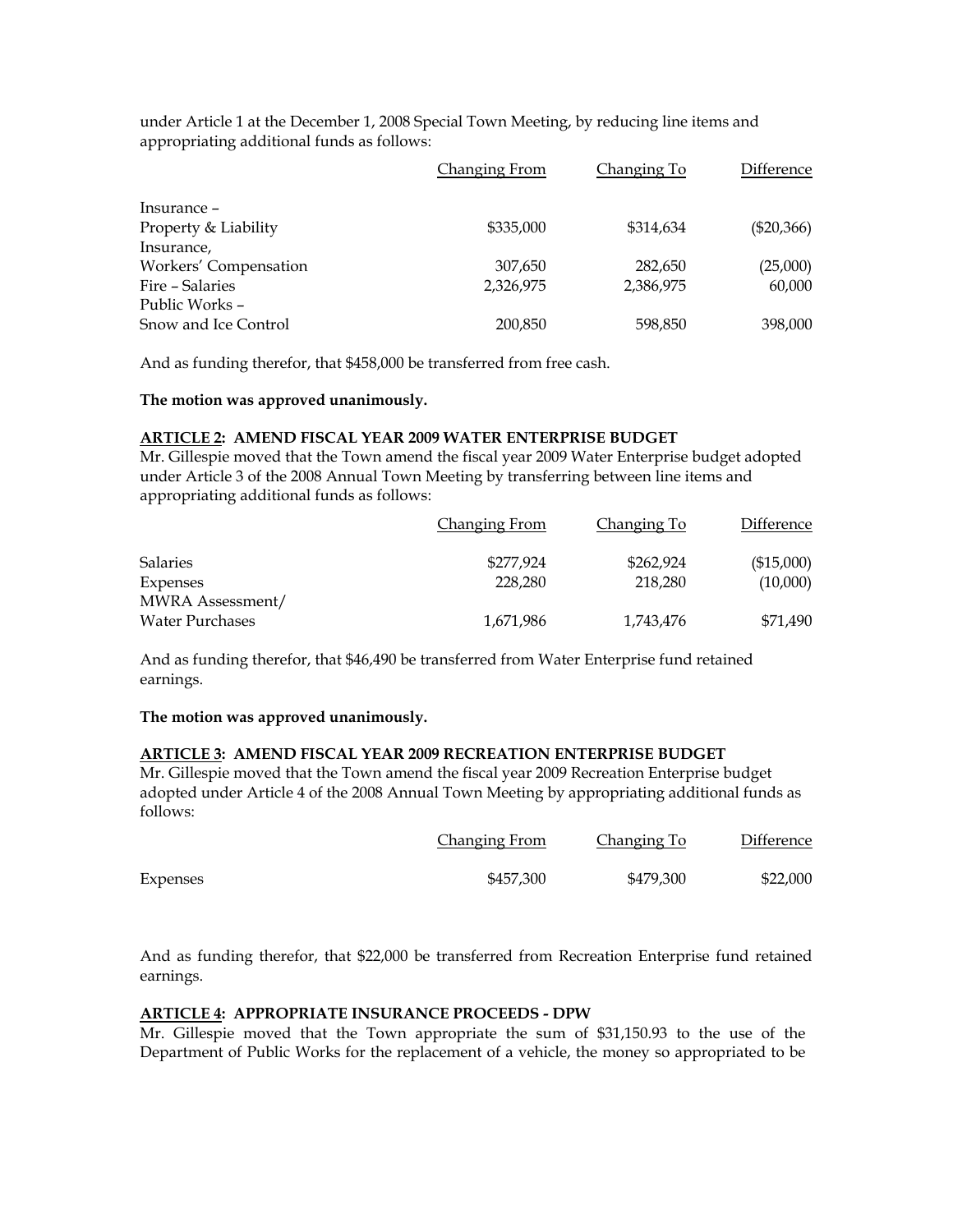transferred from the account "Receipts Reserved for Appropriation, Insurance Reimbursement in Excess of \$20,000."

## **The motion was approved unanimously.**

# **ARTICLE 5: APPROPRIATE INSURANCE PROCEEDS - SCHOOL**

Mr. Gillespie moved that the Town appropriate the sum of \$24,421.15 to the use of the School Department for repair of damage and replacement of materials, the money so appropriated to be transferred from the account "Receipts Reserved for Appropriation, Insurance Reimbursement in Excess of \$20,000."

#### **The motion was approved unanimously.**

# **Motion to dissolve Special Town Meeting passed at 7:45 p.m.**

# **ANNUAL TOWN MEETING May 11, 2009**

Pursuant to a warrant, duly served, Robert M. Buchanan, the Moderator called the Town Meeting to order at 7:45 P.M. in the auditorium of the Weston High School. The Moderator declared a quorum present and proceeded with the reading of the Warrant and the Return of Service.

**ARTICLE 1:** Deborah Davenport, Town Clerk, read the results of the May 11, 2009 Annual Town Election, which appeared in the report of the Town Election (above).

# **ARTICLE 2: APPROPRIATE THE FISCAL YEAR 2010 OPERATING BUDGET**

 (Motion 1) Mr. Steven Charlip moved that the several sums of money recommended by the Board of Selectmen for the Fiscal Year beginning July 1, 2009, in accordance with Section 5 of Article II of the General Bylaws, as amended, and set forth in pages 5-7 of the report entitled, "Fiscal Year 2010 Recommended Operating Budget," be raised and appropriated for their respective purposes as set forth on said pages, and that the Town transfer the following sums to meet, in part, appropriations made at this Town Meeting:

- a. \$2,400,000 from the Free Cash Account;
- b. \$85,000 from the "Accrued Income, Well Litigation Settlement" account;
- c. \$40,000 from the Cemetery Trust Fund;
- d. \$120,000 from Overlay Surplus; and
- e. \$6,000 from the Josiah Smith Tavern Trust Fund;

and that the Board of Assessors be authorized to use such available funds to meet appropriations in their computation of the tax rate for fiscal year 2010.

#### **Motion 1 was approved unanimously.**

#### **The budget as adopted under Article 2, Motion is as follow:**

(Motion 2) Mr. Charlip moved that the Town transfer \$250,000 from the Well Litigation Settlement Account to meet, in part, appropriations made at this Town Meeting.

#### **Two-thirds vote required. Motion 2 was approved 2/3 majority as declared by the Moderator.**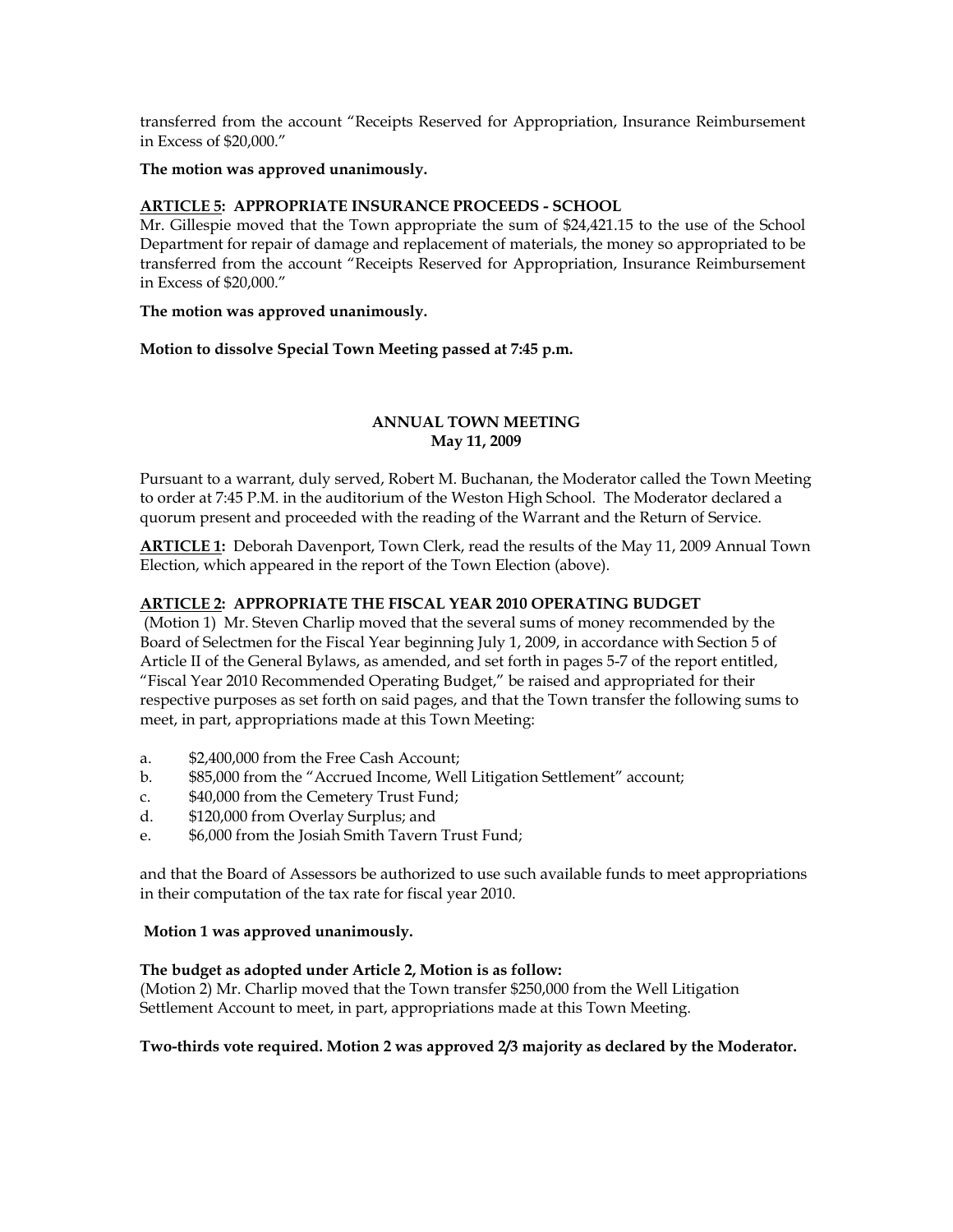(Motion 3) Mr. Charlip moved that the compensation for the following elected officers of the Town for the fiscal year commencing July 1, 2009, as required by Massachusetts General Laws, Chapter 41, Section 108, be fixed at:

Assessors

and that all other elected officers of the Town be unpaid.

## **Motion 3 was approved unanimously.**

(Motion 4) Mr. Charlip moved that five persons be appointed by the Moderator to serve as a Memorial Day Committee in 2010 with authority to expend funds for the 2010 Memorial Day observance from the World War Trust Fund for this purpose.

#### **Motion 4 was approved unanimously.**

(Motion 5) Mr. Charlip moved that in purchasing property or equipment, any allowance for turning in or selling other property or equipment may be applied to the purchase price.

# **Motion 5 was approved unanimously.**

# **ARTICLE 3: APPROPRIATE THE FISCAL YEAR 2010 WATER ENTERPRISE BUDGET**

Mr. Charlip moved that the Town appropriate from water receipts the following sums of money to operate the Water Division of the Department of Public Works during fiscal year 2010, under the provisions of M.G.L. Chapter 44, section 53F½:

| <b>Salaries</b>                        | \$266,206   |
|----------------------------------------|-------------|
| Expenses                               | 215,280     |
| <b>MWRA Assessment/Water Purchases</b> | 1,555,565   |
| Debt Service (non-exempt)              | 160,661     |
| Capital Outlay                         | 87,500      |
| Total                                  | \$2,285,212 |
|                                        |             |

#### **The motion was approved unanimously.**

## **ARTICLE 4: APPROPRIATE THE FISCAL YEAR 2010 RECREATION ENTERPRISE BUDGET**  Mr. Charlip moved that the Town raise and appropriate and appropriate from receipts the following sums of money to operate the Recreation Department during fiscal year 2010, under the provisions of M.G.L. Chapter 44, Section 53F½:

| <b>Salaries</b>         | \$1,073,527 |
|-------------------------|-------------|
| Expenses                | 467.950     |
| <b>Community Center</b> | 100,200     |
| Total                   | \$1,641,677 |

**The motion was approved unanimously.** 

# **ARTICLE 5: APPROPRIATE THE FISCAL YEAR 2010 BROOK SCHOOL APARTMENTS ENTERPRISE BUDGET**

Mr. Charlip moved that the Town appropriate from rental receipts the following sums of money to operate the Brook School Apartments during fiscal year 2010, under the provisions of M.G.L. Chapter 44, Section 53F½:

Salaries  $$143,283$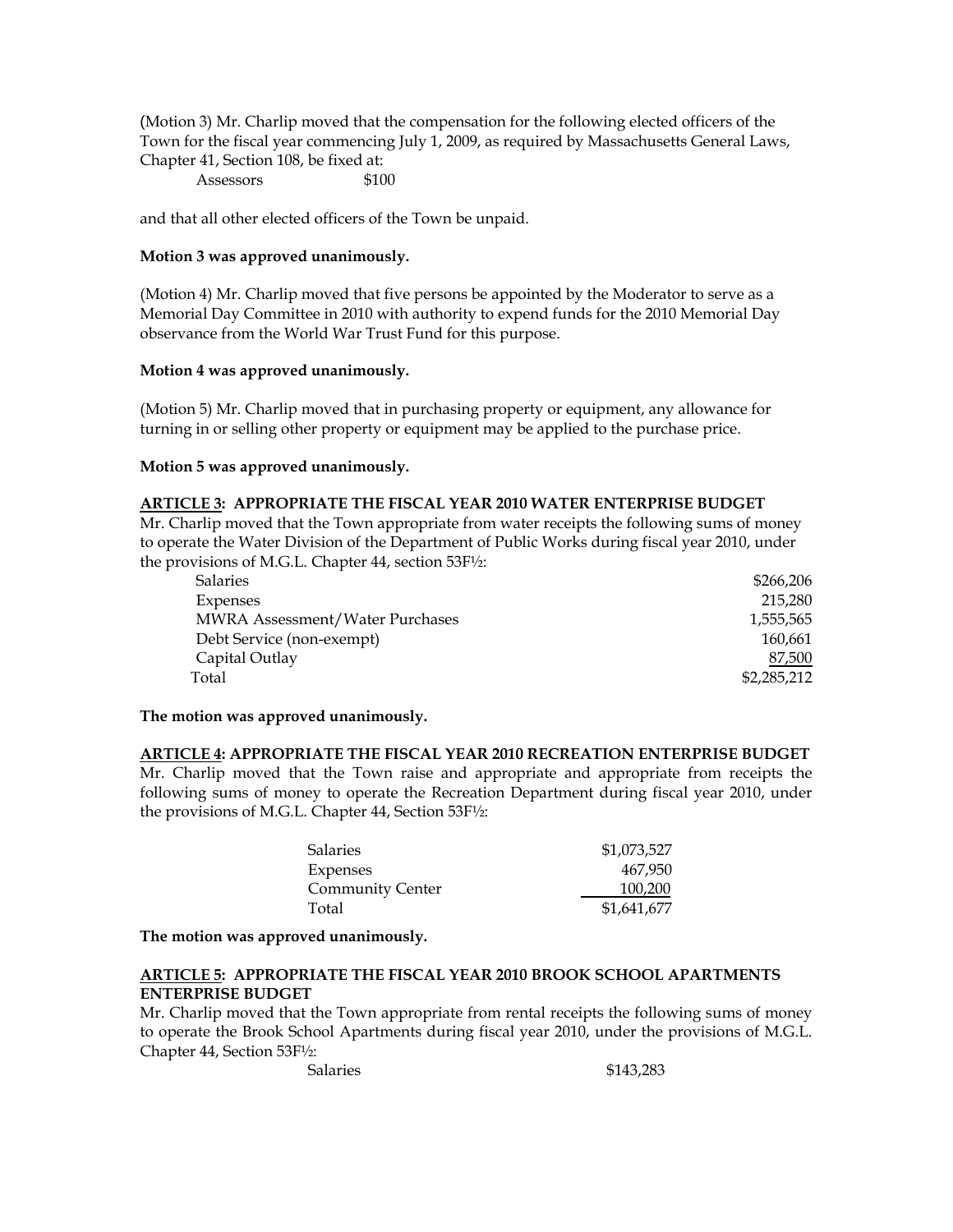| Expenses                 | 355,150   |
|--------------------------|-----------|
| Repairs and Replacements | 92.084    |
| Payment in lieu of taxes | 19.177    |
| Debt Service             | 240,005   |
| Total                    | \$849,699 |

**The motion was approved unanimously.** 

# **ARTICLE 6: AUTHORIZE SPECIAL ACT TO CONTINUE BROOK SCHOOL APARTMENTS ENTERPRISE BUDGET**

Mr. Charlip moved that the Town petition the General Court for a special act providing that legislation be adopted as set forth in Article 6 of the Warrant; and further, to authorize the General Court to make clerical or editorial changes of form only to the bill, unless the Board of Selectmen approves amendments to the bill before enactment by the General Court, and to authorize the Board of Selectmen to approve amendments which shall be within the scope of the general public objectives of this petition.

# **The motion was approved unanimously.**

# **ARTICLE 7: APPROPRIATE TO STABILIZATION FUND**

Mr. Charlip moved that the Town raise and appropriate \$250,000 to the Stabilization Fund, as provided under M.G.L. Chapter 40, Section 5B, as amended, to be used for any lawful purpose, capital budget program or purpose for which the Town may borrow.

# **The motion was approved unanimously.**

# **ARTICLE 8: ACCEPT CHAPTER 479 OF THE ACTS OF 2008: OPEB TRUST FUND**

Mr. Charlip moved that the Town accept the provisions of Chapter 479 of the Acts of 2008, codified as General Laws Chapter 32B, Section 20, in order to establish an Other Post Employment Benefits (OPEB) liability trust fund for the Town of Weston, to be known as the OPEB Trust Fund; and further, that the Town raise and appropriate \$50,000 and transfer the current balance of \$106,515.18 and any amounts that may accrue to said fund as of June 30, 2009 from the OPEB Stabilization Fund to the OPEB Trust Fund to be used for post employment benefits.

#### **The motion was approved unanimously.**

# **ARTICLE 9: AUTHORIZE PENSION LIABILITY STABILIZATION FUND**

Mr. Charlip moved that the Town create, pursuant to MGL Chapter 40, Section 5B, a special purpose stabilization fund, to be known as the Pension Liability Stabilization Fund, and that \$200,000 be raised and appropriated as funding therefor.

#### **The motion was approved unanimously.**

# **ARTICLE 10: CONTINUE DEPARTMENTAL REVOLVING FUNDS**

Mr. Charlip moved that the Town continue revolving funds for certain Town departments pursuant to the provisions of M.G.L. Chapter 44, Section 53E½ for the fiscal year beginning July 1, 2009, as set forth in Article 10 of the warrant.

#### **The motion was approved unanimously.**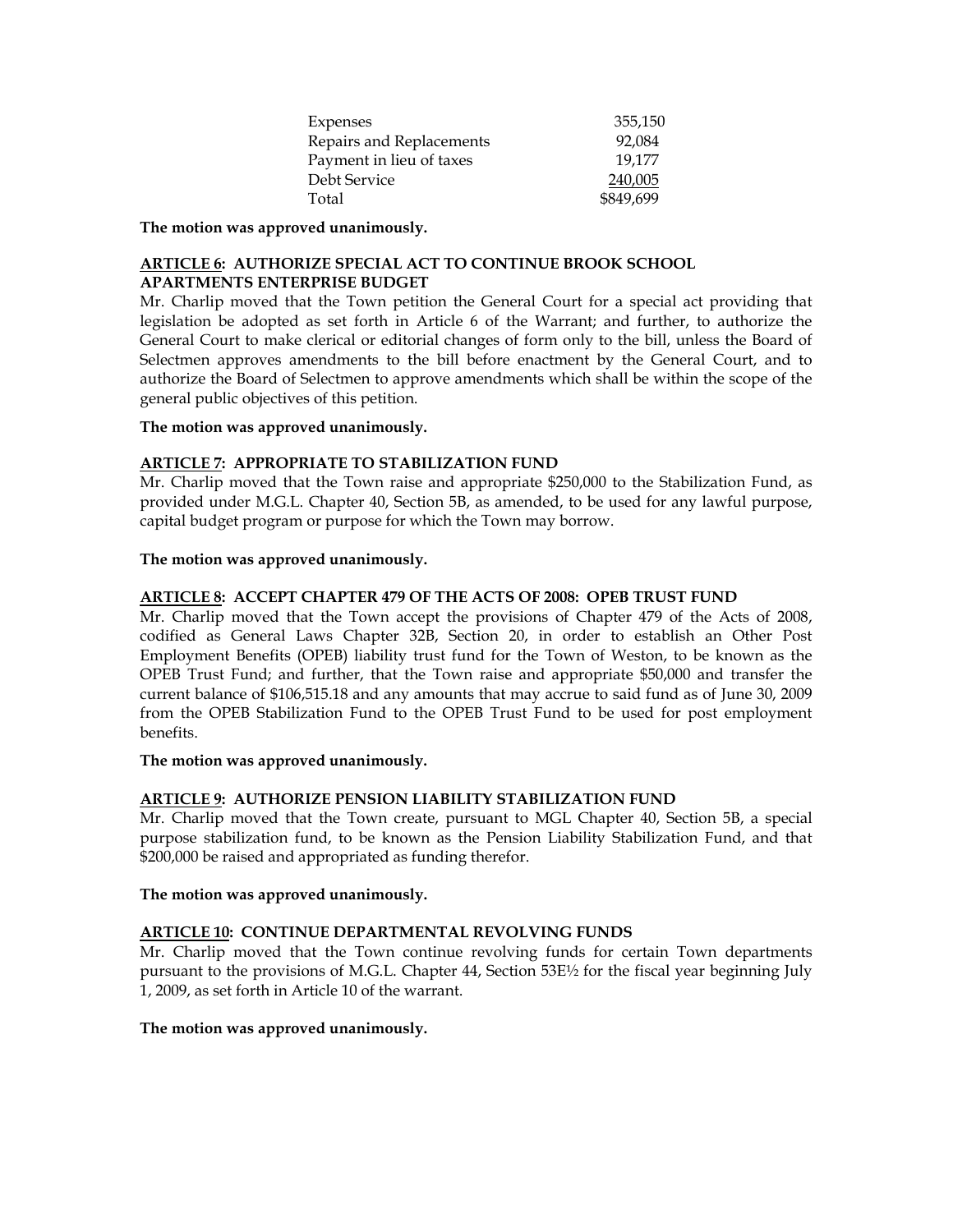# **ARTICLE 11: ACCEPT CHAPTER 90 ROAD IMPROVEMENT FUNDS**

Mr. Charlip moved that the Town authorize the Board of Selectmen to permanently construct, reconstruct, resurface, alter or make specific repairs upon all or portions of various Town Ways and authorize the expenditure of \$356,836 and any other sums of money that may be received for the fiscal year commencing July 1, 2009 provided or to be provided by the Commonwealth of Massachusetts through the Massachusetts Highway Department.

#### **The motion was approved unanimously.**

#### **ARTICLE 12: APPROVE PROPERTY TAX DEFERRAL INCOME LIMITS**

Mr. Charlip moved that the Town establish a fiscal year 2010 income eligibility limit of \$70,000 under Chapter 421 of the Acts of 2004, An Act Authorizing the Town of Weston to Regulate Certain Property Tax Exemption Eligibility Requirements for the Elderly.

#### **The motion was approved unanimously.**

# **ARTICLE 13: AUTHORIZE STABILIZATION FUND FOR MINUTEMAN REGIONAL VOCATIONAL TECHNICAL SCHOOL DISTRICT**

Mr. Charlip moved the Minuteman Regional Vocational Technical School District be authorized to establish a stabilization fund, beginning July 1, 2009, under the authority of M.G.L. Chapter 71, Section 16G ½.

#### **The motion was approved unanimously.**

## **ARTICLE 14: APPROPRIATE FOR REPLACEMENT OF DEPARTMENT OF PUBLIC WORKS FACILITY**

Mr. Gillespie moved that the Town appropriate \$13,500,000 to pay costs of constructing, equipping, and furnishing a replacement facility for the Department of Public Works, and all incidental costs related thereto, to be spent under the direction of the Town Manager, the money so appropriated to be raised by borrowing under the authority of M.G.L. Chapter 44, Section 7, or any other enabling authority, and that the Town Treasurer, with the approval of the Board of Selectmen, be authorized to issue bonds and notes therefor; and further, that although such bonds shall be general obligation bonds of the Town, it is anticipated that a portion of the debt shall be repaid from Water revenues.

Mr. Gillespie yielded to Mark Susser, Permanent Building Committee member, who described the aspects of the project.

Mr. Ricotta, Finance Committee member, discussed the impact of the debt service.

Mr. Aydelott indicated that the Planning Board supports the passage of this motion.

Ms. Katherine Chace, member League of Women Voters, the LWV supports the passing of this motion.

**The motion was approved unanimously.**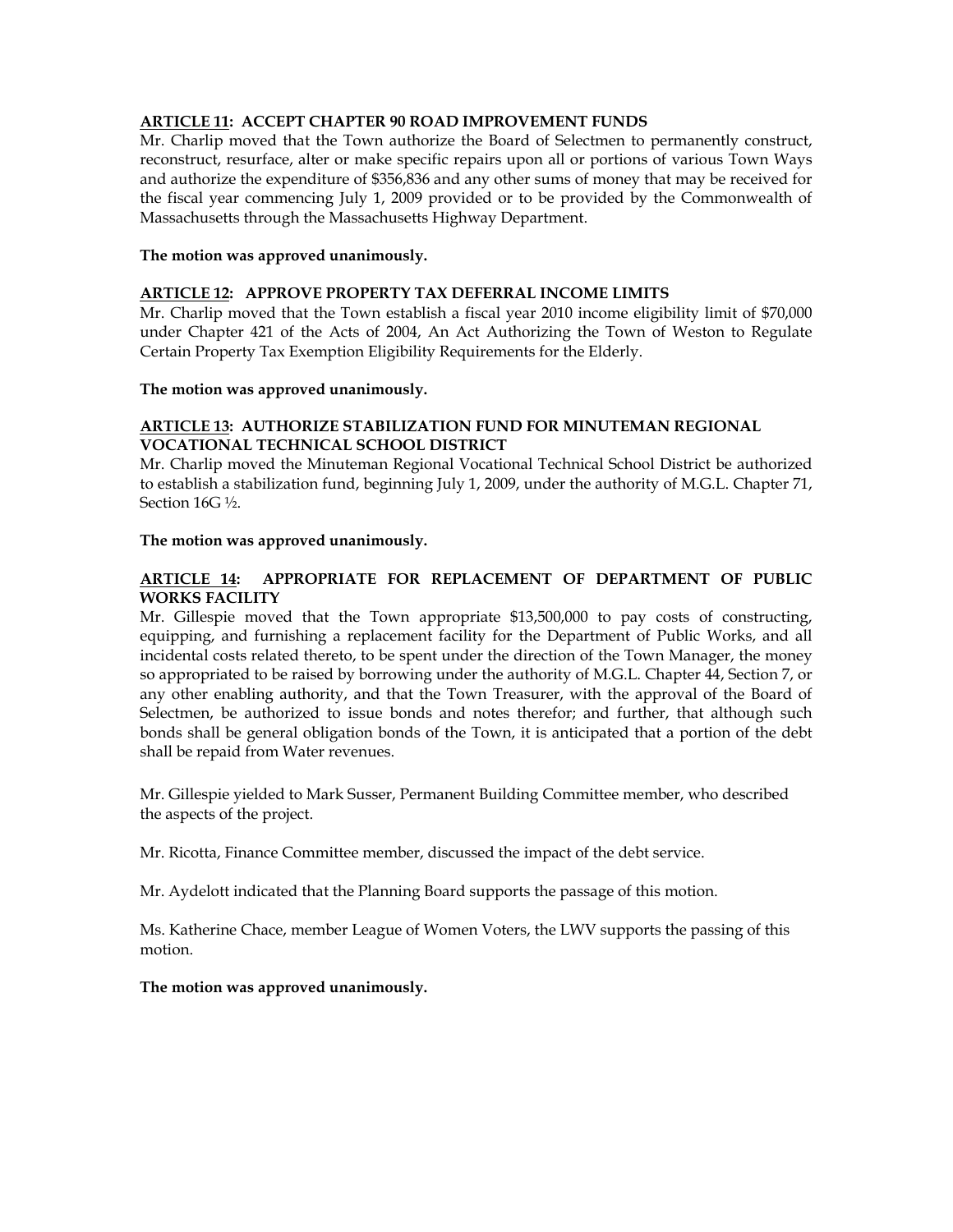# **ARTICLE 15: APPROPRIATE FOR DEPARTMENT OF PUBLIC WORKS EQUIPMENT REPLACEMENT**

Mr. Gillespie moved that the Town appropriate \$207,000 to pay costs of purchasing departmental equipment for the Department of Public Works and all incidental costs related thereto, to be spent under the direction of the Town Manager, the money so appropriated to be raised by borrowing under authority of M.G.L. Chapter 44, Section 7, or any other enabling authority, and that the Town Treasurer, with the approval of the Board of Selectmen, be authorized to issue bonds and notes therefor.

# **The motion was approved unanimously.**

# **ARTICLE 16: APPROPRIATE FOR SCHOOL TECHNOLOGY**

Dr. Sanjay Saini moved that the Town appropriate \$300,000 to pay costs of purchasing computer networking hardware and other data communications equipment, and all incidental costs related thereto, to be spent under the direction of the School Committee, the money so appropriated to be raised by borrowing under the authority of M.G.L. Chapter 44, Section 7, or any other enabling authority, and that the Town Treasurer, with the approval of the Board of Selectmen, be authorized to issue bonds and notes therefor.

# **The motion was approved by 2/3 majority as declared by the Moderator.**

# **ARTICLE 17: APPROPRIATE FOR TECHNOLOGY – TELEPHONE SYSTEMS**

Mr. Court Chilton moved that the Town appropriate \$155,000 to pay costs of upgrading the Town's communications network, purchasing and installing data processing and telephone equipment, and all incidental costs related thereto, to be spent under the direction of the School Committee, the money so appropriated to be raised by borrowing under the authority of M.G.L. Chapter 44, Section 7, or any other enabling authority, and that the Town Treasurer, with the approval of the Board of Selectmen, be authorized to issue bonds and notes therefor.

# **The motion was approved unanimously.**

# **ARTICLE 18: APPROPRIATE FOR SCHOOL BUS REPLACEMENTS**

Ms. Maryanne Rogers moved that the Town appropriate \$208,500 to pay costs of purchasing departmental equipment, and all incidental costs related thereto, to be spent under the direction of the School Committee, the money so appropriated to be raised by borrowing under authority of M.G.L. Chapter 44, Section 7, or any other enabling authority, and that the Town Treasurer, with the approval of the Board of Selectmen, be authorized to issue bonds and notes therefor.

# **The motion was approved unanimously.**

# **ARTICLE 19: APPROPRIATE FOR FIELD SCHOOL DESIGN FEES**

Mr. Edward Heller moved that the Town appropriate \$700,000 to pay costs of a feasibility study to examine potential improvement options for the Field School, located at 99 School Street in Weston, for which feasibility study the Town may be eligible for a grant from the Massachusetts School Building Authority ("MSBA"), and all incidental costs related thereto, to be spent under the direction of the Permanent Building Committee, the money so appropriated to be raised by borrowing under authority of M.G.L. Chapter 44, Section 7, or any other enabling authority, and that the Town Treasurer, with the approval of the Board of Selectmen, be authorized to issue bonds and notes therefor; that the Town acknowledges that the Massachusetts School Building Authority's ("MSBA") grant program is a non-entitlement, discretionary program based on need, as determined by the MSBA, and any project costs the Town incurs in excess of any grant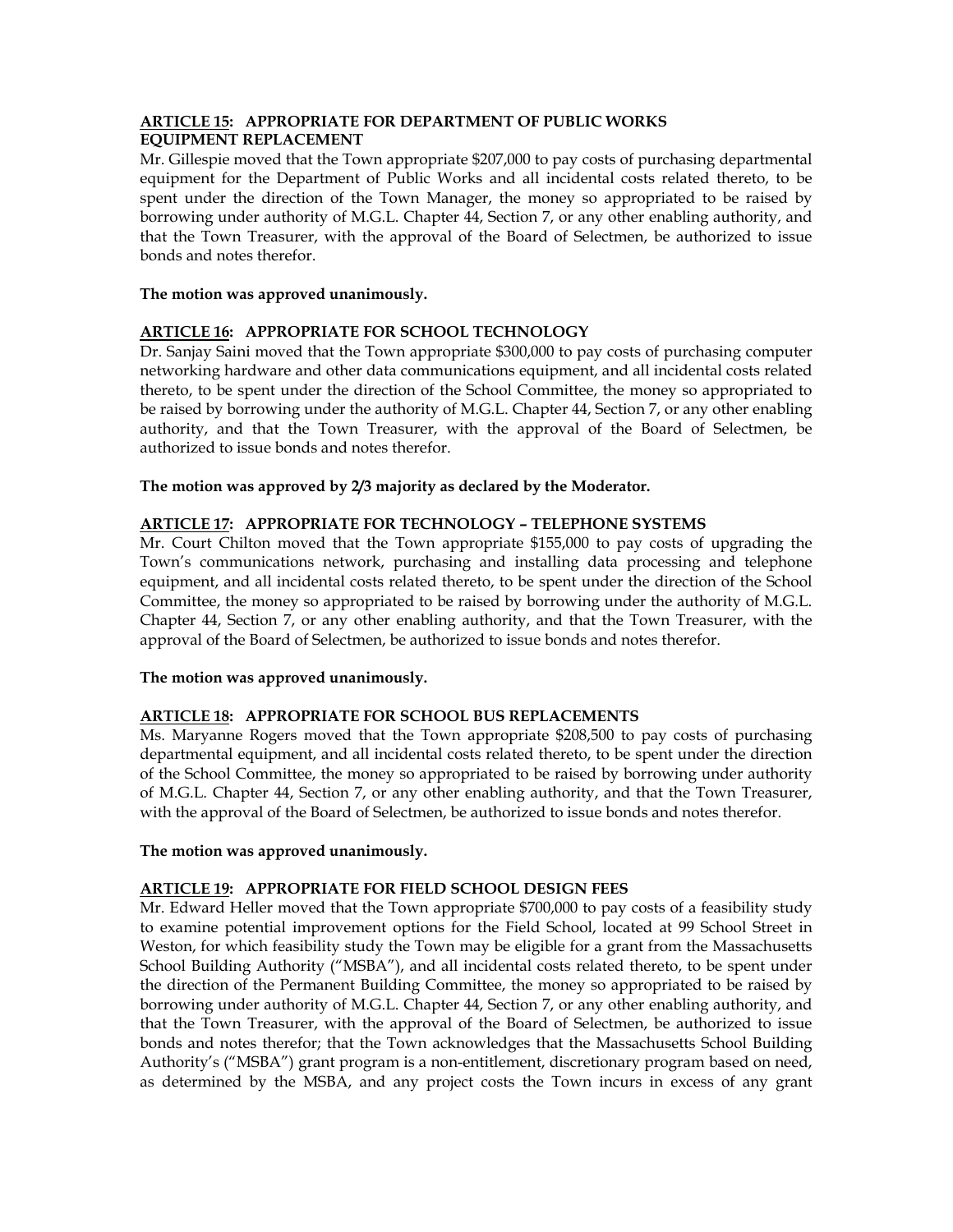approved by and received from the MSBA shall be the sole responsibility of the Town; and that the amount of borrowing authorized pursuant to this vote shall be reduced by any grant amount set forth in the Project Funding Agreement that may be executed between the Town and the MSBA for the purposes set forth herein.

#### **The motion was approved unanimously.**

# **ARTICLE 20: APPROPRIATE FOR WATER MAIN REHABILITATION**

Mr. Michael Harrity moved that the Town appropriate \$100,000 to pay costs of laying and relaying water mains of not less than six inches but less than sixteen inches in diameter, and all incidental costs related thereto, to be spent under the direction of the Town Manager, the money so appropriated to be raised by borrowing under authority of M.G.L. Chapter 44, Section 8, or any other enabling authority, and that the Town Treasurer, with the approval of the Board of Selectmen, be authorized to issue bonds and notes therefor.

#### **The motion was approved unanimously.**

# **ARTICLE 21: APPROPRIATE FOR WATER TANK MAINTENANCE**

Mr. Harrity moved that the Town appropriate \$85,000 to pay costs of rehabilitation of water departmental equipment, and all incidental costs related thereto, to be spent under the direction of the Town Manager, the money so appropriated to be raised by borrowing under authority of M.G.L. Chapter 44, Section 8, or any other enabling authority, and that the Town Treasurer, with the approval of the Board of Selectmen, be authorized to issue bonds and notes therefor.

#### **The motion was approved unanimously.**

# **ARTICLE 22: APPROPRIATE FOR FISCAL YEAR 2010 COMMUNITY PRESERVATION COMMITTEE OPERATING BUDGET**

Mr. Stephen Ober moved that the Town hear and act on the report of the Community Preservation Committee on the Fiscal Year 2010 Community Preservation budget and appropriate from the Community Preservation Fund:

\$80,000 to meet the administrative expenses and all other necessary and proper expenses of the Community Preservation Committee for FY2010, such sum to be transferred from the Community Preservation Fund, FY2010 estimated annual revenues;

and further, that the Town reserve for appropriation the following amounts as recommended by the Community Preservation Committee, such sums to be transferred from the Community Preservation Fund, FY2010 estimated annual revenues:

\$470,000 for the acquisition, creation and preservation of open space excluding land for recreational use;

\$203,000 for the acquisition, preservation, rehabilitation and restoration of historic resources; and

\$1,080,000 for the creation, preservation and support of community housing;

and further, that the following amounts be appropriated for payment of principal and interest payments on Community Preservation projects previously approved by Town Meeting: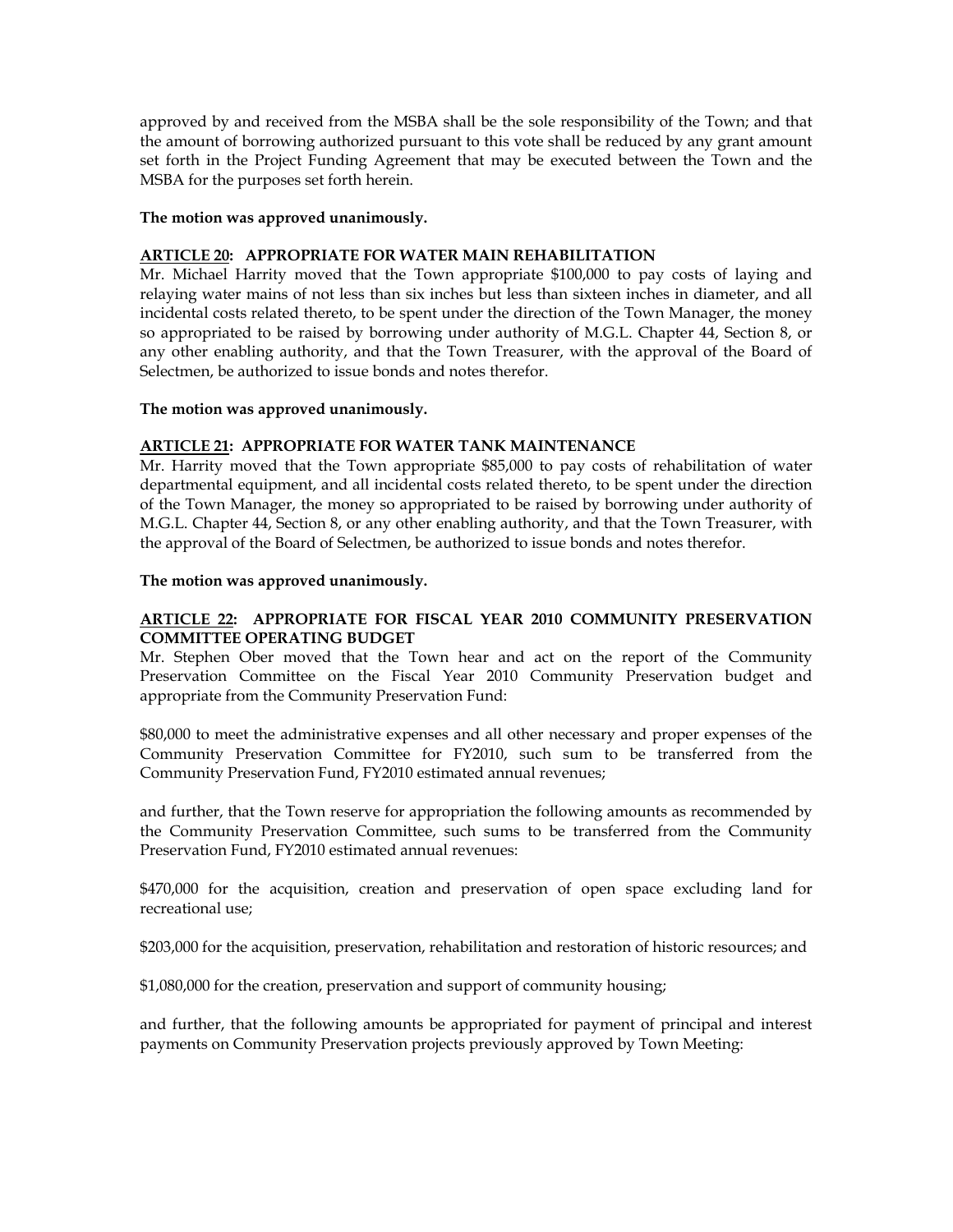\$296,832 related to the expansion of the Brook School Apartments, approved under Article 19 of the May 2004 Annual Town Meeting, said sum to be transferred from the Community Housing Reserve of the Community Preservation Fund; and

\$501,675 related to the purchase of Open Space known as the Case Estates land, which was approved for purchase under Article 1 of the November 8, 2006 Special Town Meeting, said sum to be transferred from the Open Space Reserve of the Community Preservation Fund.

## **The motion was approved unanimously.**

# **ARTICLE 23: APPROPRIATE FOR COMMUNITY HOUSING - 23 PINE STREET**

Ms. Sarah Like Rhatigan moved that the Town appropriate \$759,666 for community housing purposes under the Community Preservation Program, to be used for the creation and support of community housing at 23 Pine Street, as shown on Assessors Map 43, Block 42, Lot 10, containing 1.84 acres, more or less, pursuant to a grant agreement between the Town of Weston and the Weston Affordable Housing Foundation, Inc., and to authorize the Town Manager to enter into such grant agreement upon such terms and conditions as she deems appropriate; provided, however, that such grant agreement shall contain a condition that the Weston Affordable Housing Foundation, Inc. convey to the Town of Weston an affordable housing deed restriction complying with the requirements of M.G.L. Chapter 184, and to authorize the Board of Selectmen to accept said restriction, and further that such deed restriction may also run to the benefit of a non-profit, charitable corporation or foundation with the right to enforce the restriction, said sum to be transferred from the Community Housing Reserve of the Community Preservation Fund.

Ms. Rhatigan yielded to Mr. Edward Coburn.

Responding to Ms. Chace's inquiry if the units will be rental units, Mr. Coburn stated yes.

Mr. Werling, Mr Revers spoke in opposition to this motion.

Speaking in favor of the motion, Mr. Fish, founder of Weston Affordable Housing and Mr. Charlip, Board of Selectman.

**The motion was approved.**  *Yeas: 126 Nays: 33* 

# **ARTICLE 24: APPROPRIATE FOR COMMUNITY HOUSING –**

#### **HOUSING STAFF ASSISTANCE**

Ms. Sarah Like Rhatigan moved that the Town appropriate \$21,578 for community housing purposes under the Community Preservation Program, in order to provide funds for staff assistance for the creation, preservation, and support of community housing, to be spent under the direction of the Town Manager; said sum to be transferred from the Community Housing Reserve of the Community Preservation Fund.

#### **The motion was approved.**

#### **ARTICLE 25: APPROPRIATE FOR OPEN SPACE – FIELD PRESERVATION**

Mr. Brian Donahue moved that the Town appropriate \$20,000 for the preservation of open space under the Community Preservation Program, to be used for the preservation of several fields under the jurisdiction of the Conservation Commission, said sum to be transferred from the Open Space Reserve of the Community Preservation Fund.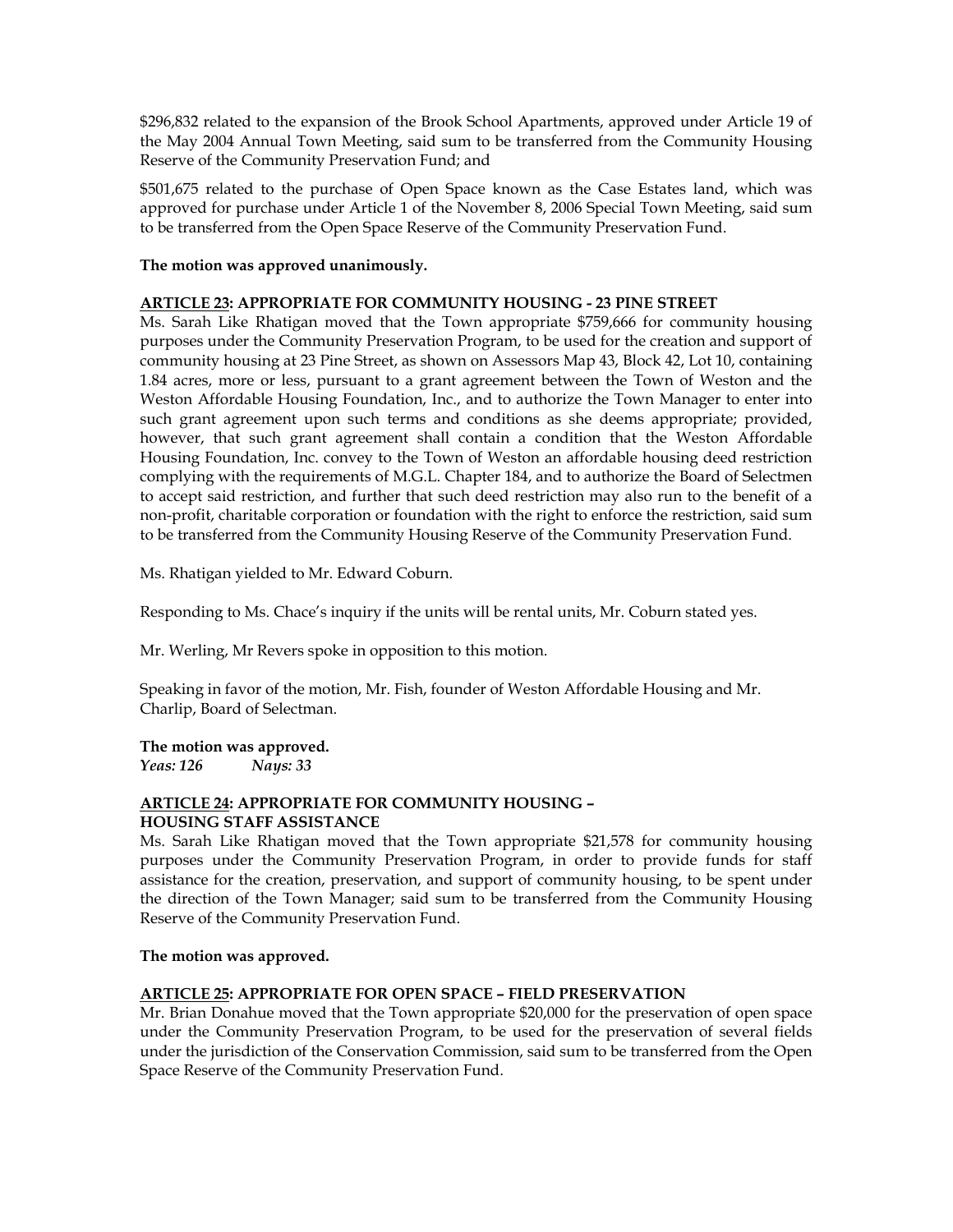#### **The motion was approved.**

# **ARTICLE 26: APPROPRIATE FOR HISTORIC RESOURCES – 16 LOVE LANE**

Mr. Ober moved that this article be passed over and so disposed of.

## **The motion was approved unanimously.**

Motion to adjourn Annual Town Meeting until 7:30 PM, Wednesday, May 13, 2009. **Motion to adjourn passes at 10:39 p.m.** 

# **ADJOURNED ANNUAL TOWN MEETING Wednesday, May 13, 2009**

At 7:30 PM the Moderator declared a quorum present. The Moderator appointed replacement tellers and swore them to their duties:

Tellers in the Auditorium:

Nancy Bates Barbara Elmes Robert Fronk Patricia Shotwell

# **ARTICLE 27: AMEND ZONING BYLAW – RECODIFICATION**

Mr. Alfred Aydelott moved that the Town amend the Weston Zoning By-law as set forth in the handout entitled: "Article 27 Zoning By-law Re-codification, Reorganization and Clarification Changes" dated May 13, 2009.

#### **The motion was approved unanimously.**

# **ARTICLE 28: AMEND ZONING BYLAW – RECODIFICATION (SUBSTANTIVE CHANGES)**

(Motion 1) Mr. Alfred Aydelott moved that the Town amend Section II of the Weston Zoning Bylaw, DEFINITIONS, as set forth under items 1 through 4 in the handout entitled "Article 28 Substantive Zoning By-law Amendments."

#### **The motion was approved unanimously.**

(Motion 2) Mr. Aydelott moved that the Town amend Section II of the Zoning By-law, DEFINITIONS, as set forth under items 5 through 11 in the handout entitled: "Article 28 Substantive Zoning By-law Amendments."

#### **The motion was approved unanimously.**

(Motion 3) Mr. Aydelott moved that the Town amend Section II of the Zoning By-law, DEFINITIONS, as set forth under items 12 through 14 in the handout entitled: "Article 28 Substantive Zoning By-law Amendments."

#### **The motion was approved unanimously.**

(Motion 4) Mr. Aydelott moved the Town amend Section II of the Zoning By-law, DEFINITIONS, as set forth under item 15 in the handout entitled: "Article 28 Substantive Zoning By-law Amendments."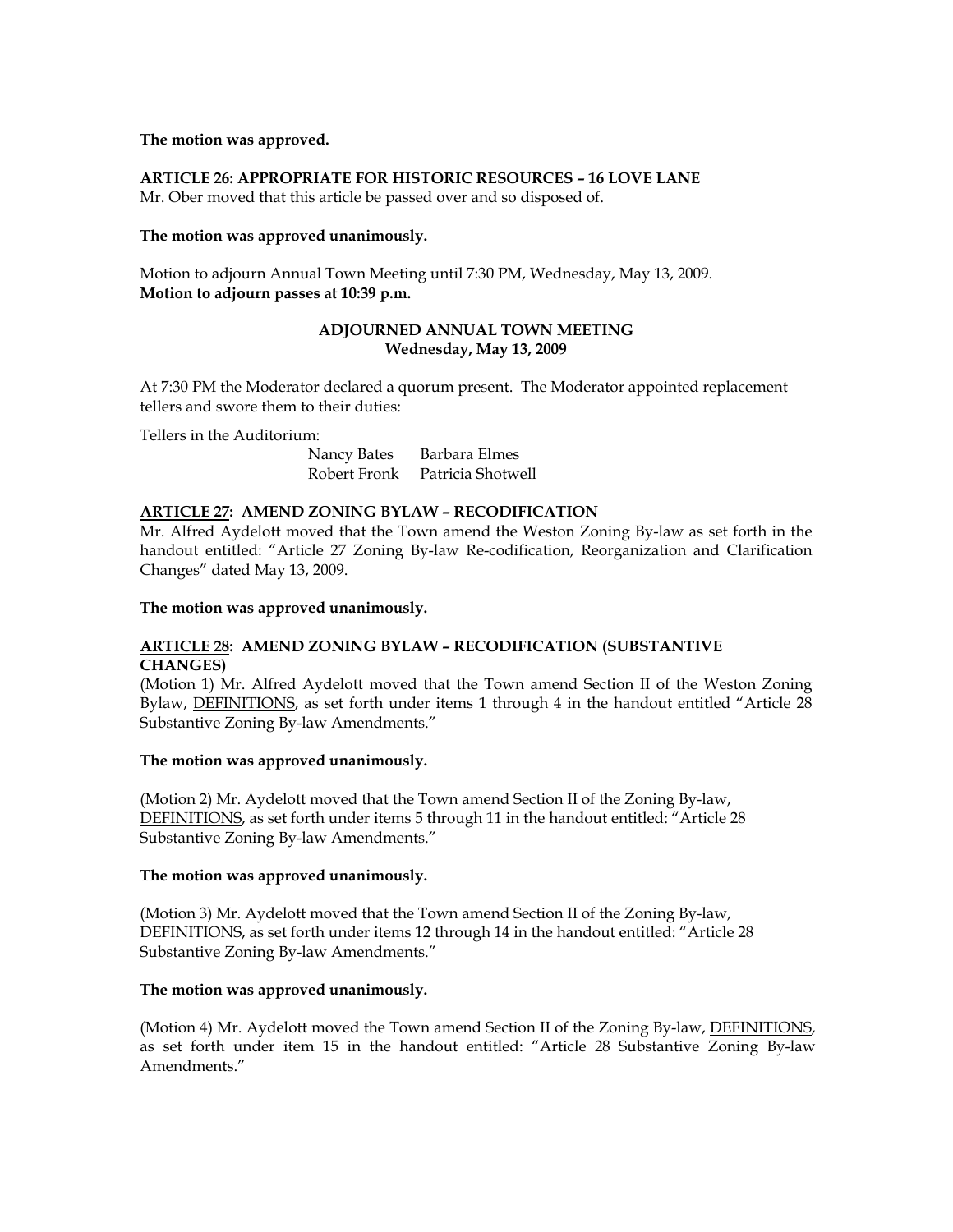## **The motion was approved unanimously.**

(Motion 5) Mr. Aydelott moved that the Town amend Sections V, II and VIII of the Zoning Bylaw as set forth under items 16 through 18 in the handout entitled: "Article 28 Substantive Zoning By-law Amendments."

# **The motion was approved unanimously.**

(Motion 6) Mr. Aydelott moved that the Town vote to amend Section V the Zoning By-law, USE REGULATIONS, as set forth under items 19-21 and items 23 through 25 in the handout entitled: "Article 28 Substantive Zoning By-law Amendments" and to further amend Section V as follows:

Amend Section V.C. MULTIPLE DWELLING DISTRICTS (A and B), Subsection V.C.3 USES ALLOWED WITH SITE PLAN APPROVAL AND BY SPECIAL PERMIT, by deleting the V.C.3.b. entry for "Child Care Center" and re-lettering the Subsection V.C.3.c and d entries to V.C.3.b and c. respectively.

# **The motion was approved unanimously.**

(Motion 7) Mr. Aydelott moved that the Town amend Sections V and IX of the Zoning By-law as set forth under items 26 and 27 in the handout entitled: "Article 28 Substantive Zoning By-law Amendments."

# **The motion was approved unanimously.**

(Motion 8) Mr. Aydelott moved that the Town amend the Section VI of the Zoning By-law, DIMENSIONAL AND OTHER REQUIREMENTS, as set forth under item 28 of the handout entitled: "Article 28 Substantive Zoning By-law Amendments."

#### **The motion was approved unanimously.**

(Motion 9) Mr. Aydelott moved that the Town amend Section VI of the Zoning By-law, DIMENSIONAL AND OTHER REQUIREMENTS, as set forth under item 29 of the handout entitled: "Article 28 Substantive Zoning By-law Amendments."

#### **The motion was approved unanimously.**

(Motion 10) Mr. Aydelott moved that the Town amend Section XI of the Zoning By-law, SITE PLAN APPROVAL, as set forth under items 30 through 38 in the handout entitled: "Article 28 Substantive Zoning By-law Amendments."

#### **The motion was approved by 2/3 majority as declared by the Moderator.**

(Motion 11) Mr. Aydelott moved that the Town amend Section XII. ENFORCEMENT, as set forth under item 39 in the handout entitled: "Article 28 Substantive Zoning By-law Amendments."

#### **The motion was approved.**

*Yeas: 154 Nays: 38*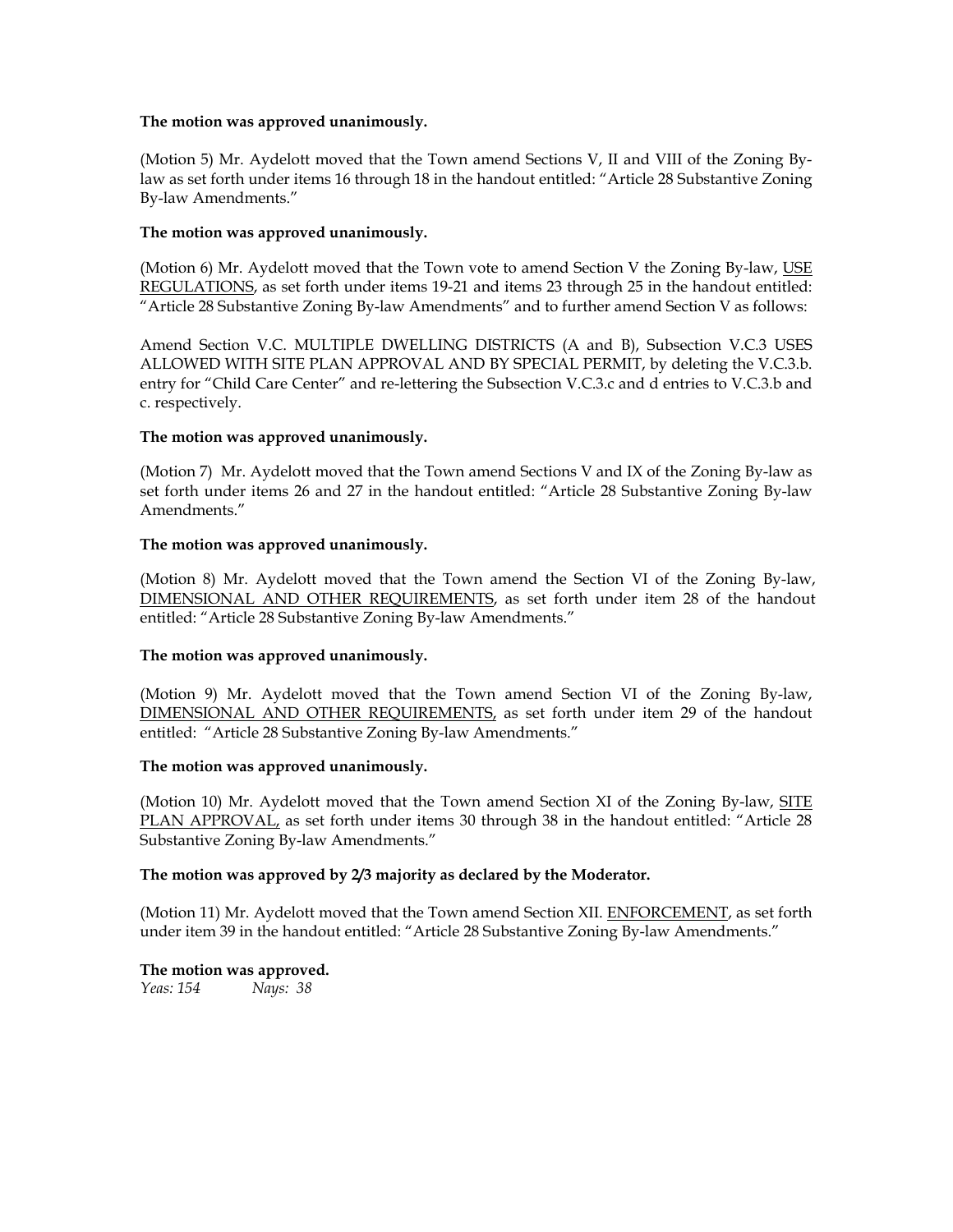## **ARTICLE 29: AMEND GENERAL BY-LAWS – DOGS**

Mr. Harrity moved that the Town amend Article XX of the General By-laws of the Town of Weston by inserting the underlined text and deleting the strike-through text as shown in the warrant on pages 35-37; provided, however, that: (1) in Section 9.1, after the words "public land" the words "other than public ways" shall be deleted; (2) the following sentence shall be inserted at the conclusion of Section 9.2, "No more than three commercial dog walkers may be licensed for any one dog walking business."; and (3) the following sentence shall be inserted as a new paragraph (g) in Section 7, "Restrictions - Custodians of municipal property may restrict dogs from property under their respective jurisdictions by the posting of signs for such purposes."

Mr. Harrity responded to concerns that the commercial dog walkers seem to be penalized. Stating dog walkers use public land as part of their business. It is necessary for their business and they are depending on public use of public land. Walkers are using land that we are paying for and maintain in our taxes. The fee structure is appropriate if using our land in their business.

Ms. Danforth moved to amend the motion to limit the total number of dogs to three. Ms. Danforth's motion to amend: defeated

Mr. Crum moved to amend the motion with the following changes. (Motion 1) Section, 1 second sentence: Add "per month" after \$25, to make fine for owners equal to fine for walkers. Mr. Crum's motion (1) to amend: defeated

(Motion 2) Section 9.1 first sentence: Replace "annual with "five year" and "person' with "non resident" Last sentence: Replace established by the Board of Selectmen" with \$100 per primary walker and \$50 per extra walker".

Mr. Crum's motion (2) to amend: defeated

(Motion 3A) Section 9.3: First two lines: Delete "in addition to any conditions imposed by the Board of Selectmen for use of commercial dog walker permit," Mr. Crum's motion (3A) to amend: defeated

(Motion 3B) Section 9.3B: Delete first and second sentence. Replace with "Dog walkers noticing that a dog is missing a current license and rabies tag shall ask the owner as soon as possible to fix the situation."

Mr. Crum's motion (3B) to amend: defeated

(Motion 3c) Section 9.3C: Add at end: "each coupler leash used by an owner or walker shall count as multiple leashed based on the number of clips attached to the dog collars." Mr. Harrity accepted this motion

(Motion 4) Section 9.4 A: Delete first and second sentence. Replace with: "dog walkers lacking a current permit shall be fined \$25 per month that they walk dogs for hire on public trails without a permit. For other violations, dog owners and walkers shall get a warning and then be fined \$10 infraction. Violations shall be enforced via non-criminal dispositions by the Selectmen or Police Officers."

Mr. Crum's motion (4) to amend: defeated

(Motion 5) Section 9.4B: Delete sentence. Replace with: "the Selectmen may only suspend or revoke a dog walking permit for cause, after an evidentiary hearing and subject to appeal process.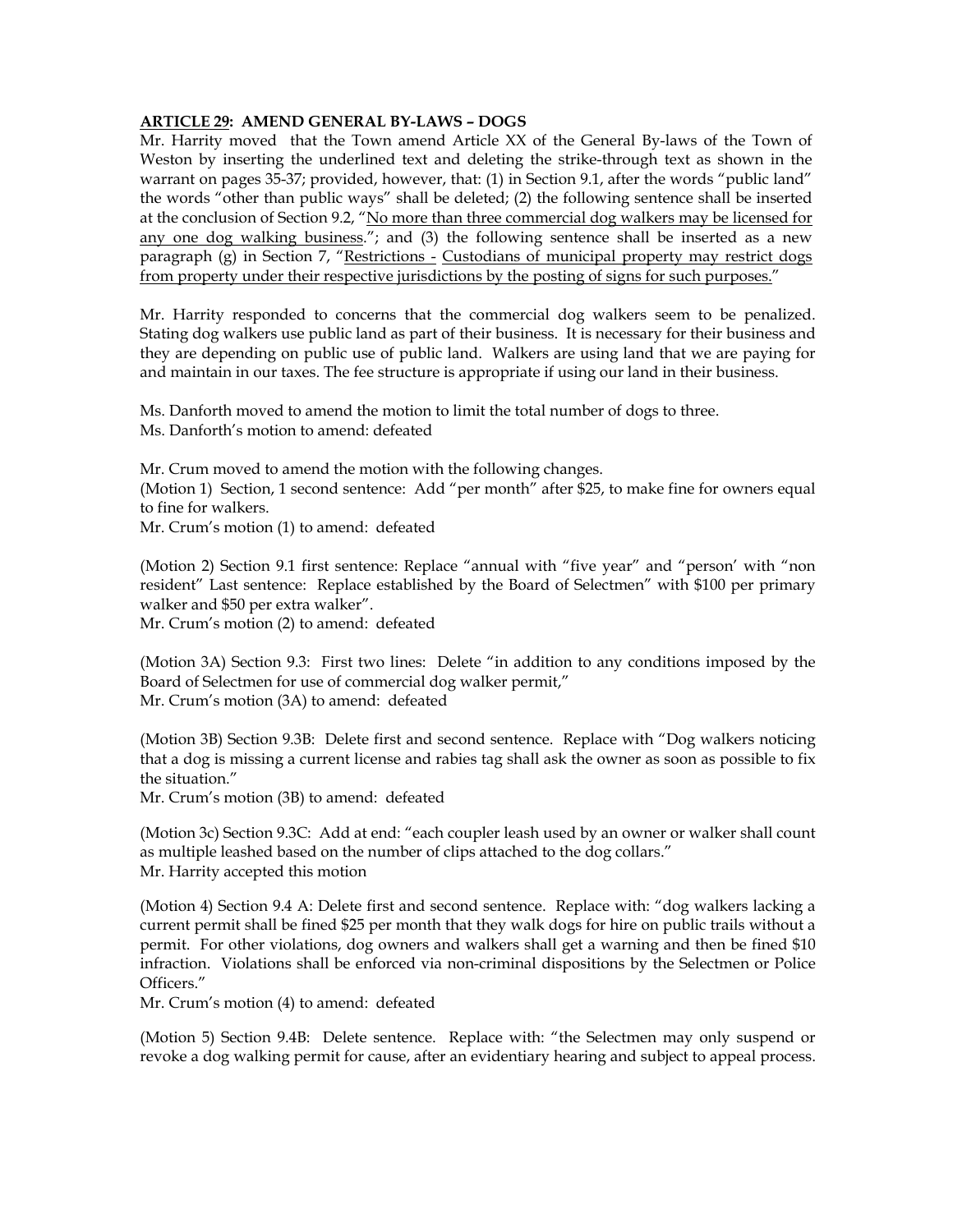For purposes of the By-Law, the term 'for cause' shall mean following repeated violations, after a written warning, of:

A) Section 9.2 banning Walking more than five dogs at a time (leashed or unleashed), or B) Section 8 prohibiting dogs endangering safety, disturbing the peace or damaging property.

Mr. Crum's motion (5) was accepted by Mr. Harrity with modifications. (see vote)

**VOTED** To amend Article XX of the General By-laws of the Town of Weston by inserting the following underlined text and deleting the strike-through text as follows:

Insert at the conclusion of Section 1 a new sentence, as follows:

**SECTION 1.** The owner or keeper of a dog that is over six months old shall cause it to be licensed annually. All dogs shall be licensed by April 30 of each calendar year. Failure to do so will result in a fine of \$25 for the owner or keeper of the dog.

Revise Section 7 to provide as follows:

# **SECTION 7. Control of Dogs**

*Number of dogs:* With the exception of commercial dog walkers, persons walking more than three dogs shall have all their dogs leashed.

*Running at large*: No owner or keeper of any dog shall permit such dog to run out of the owner's or keeper's direct control by voice or lead at any time.

*Voice control:* Unless indicated below, a dog shall be on leash or under effective voice control of its owner or keeper while on Town-owned land. Owners or keepers shall not let their dogs out of their control or sight. When approaching persons, dogs, or horses, those walking dogs shall call their dogs to their side and keep them under control until the persons, dogs, or horses pass. Dogs shall be immediately leashed at the first sign of aggression or unruliness.

a. Owners or keepers shall carry a leash for each dog under their control and keep each dog on leash when entering and exiting trails.

b. Public gatherings - Dogs shall always be leashed at public gatherings.

c. Schools - Dogs shall always be leashed on school grounds and playing fields. Dogs shall not be allowed at all on playing fields that are enclosed by fencing. It shall not constitute a violation of this section if a dog remains unleashed in a vehicle while on school grounds.

d. Recreation playgrounds and playing fields – Dogs shall be leashed on playgrounds and playing fields during organized activities. Dogs shall not be allowed at all on playing fields that are enclosed by fencing. It shall not constitute a violation of this section if a dog remains unleashed in a vehicle while on recreation grounds.

e. Agricultural fields - Dogs shall not be allowed on agricultural fields where food is being grown, except to the extent that such fields are owned by the owner or keeper of the dogs.

f. Cemeteries – Dogs shall not be allowed in any Town-owned cemetery for recreational purposes, but a dog may be permitted in such a cemetery when accompanying its owner or keeper for the purposes of attending a funeral or visiting a grave site. If a dog is permitted in a Town-owned cemetery for an allowable purpose, the dog shall always be leashed.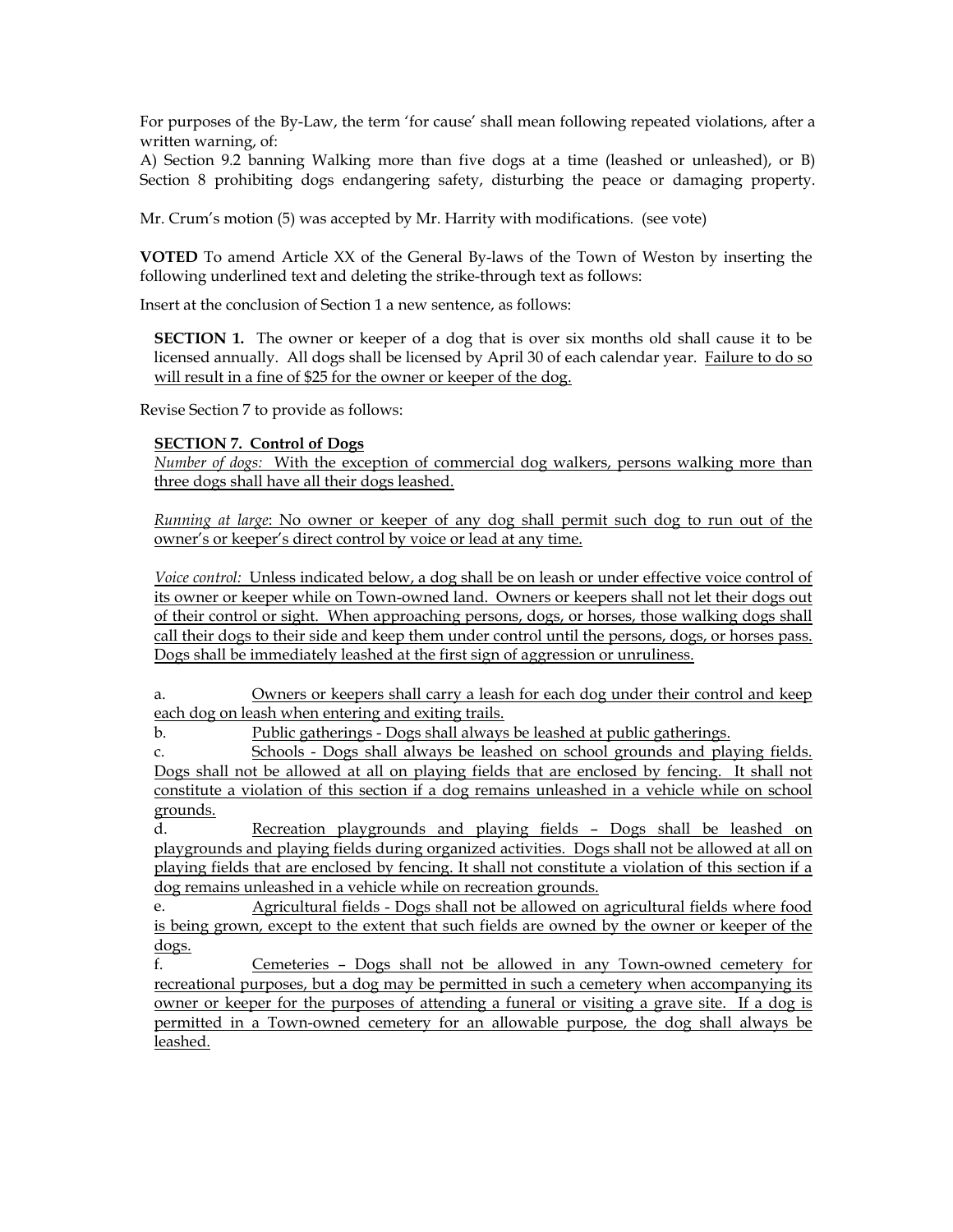g. Restrictions – Custodians of municipal property may restrict dogs from property under their respective jurisdictions following a public hearing by the posting of signs for such purposes."

**Section 7.** No owner or keeper of any dog shall permit such dog to run out of the owner's or keeper's direct control by voice or lead at any time. The provisions of this Section shall not apply to dogs participating in any dog show, nor to "seeing-eye" dogs properly trained to assist blind persons for the purpose of aiding them in going from place to place, nor to any dogs properly trained and under the control of and aiding the deaf or other persons with severe disabilities, nor to any dogs being trained or actually being used for hunting, sporting or obedience purposes, nor to any dogs on private property with the permission of the property owner.

Nothing contained in the foregoing paragraph shall prevent the Selectmen from passing any orders authorized by the Massachusetts General Laws or by Chapter 140, Section 157 thereof at such times as they shall deem necessary to safeguard the public.

Every owner or keeper of a dog shall exercise proper care and control of their dog so as to prevent said dog from becoming a public nuisance if any dog should trespass upon public or private property.

Insert new Sections 8 and 9, as follows:

# **SECTION 8. Conduct of Dogs**

*Endangering safety.* No dog keeper or owner shall allow the dog to bite, menace (disturb), chase or threaten, all without provocation, so as to endanger the safety of any person. This section is not meant to preclude a dog from acting as a watchdog on its owner or keeper's property.

No dog owner or keeper shall allow the dog to worry, kill, maim or otherwise injure any domesticated or farm animals.

*Disturbing the peace.* No dog keeper or owner shall allow the dog to disturb the peace by making excessive noise without provocation. For purposes of this section, noise shall be considered excessive if it constitutes uninterrupted barking, yelping, whining, or howling for a period of time exceeding 15 minutes. This section is not meant to preclude a dog from acting as a watchdog on its owner or keeper's property.

*Damaging property.* No dog keeper or owner shall allow the dog to damage public or private property.

*Dog litter.* Every dog keeper or owner is responsible for expeditiously removing any dog feces the dog deposits anywhere except on its owner's private property, or on other private property with the property owner's permission. Any owner or keeper walking a dog off the owner's property is required to have the means for removing any dog feces left by such dog and must properly dispose of such waste. This provision does not apply to any assistance dog while it is performing its duties.

## **SECTION 9. Commercial Dog Walkers**

9.1 Except in accordance with an annual permit issued by the Board of Selectmen, or its designee, no person shall act as a commercial dog walker in the Town. For purposes of this section, a commercial dog walker shall mean a person engaged in the business of exercising or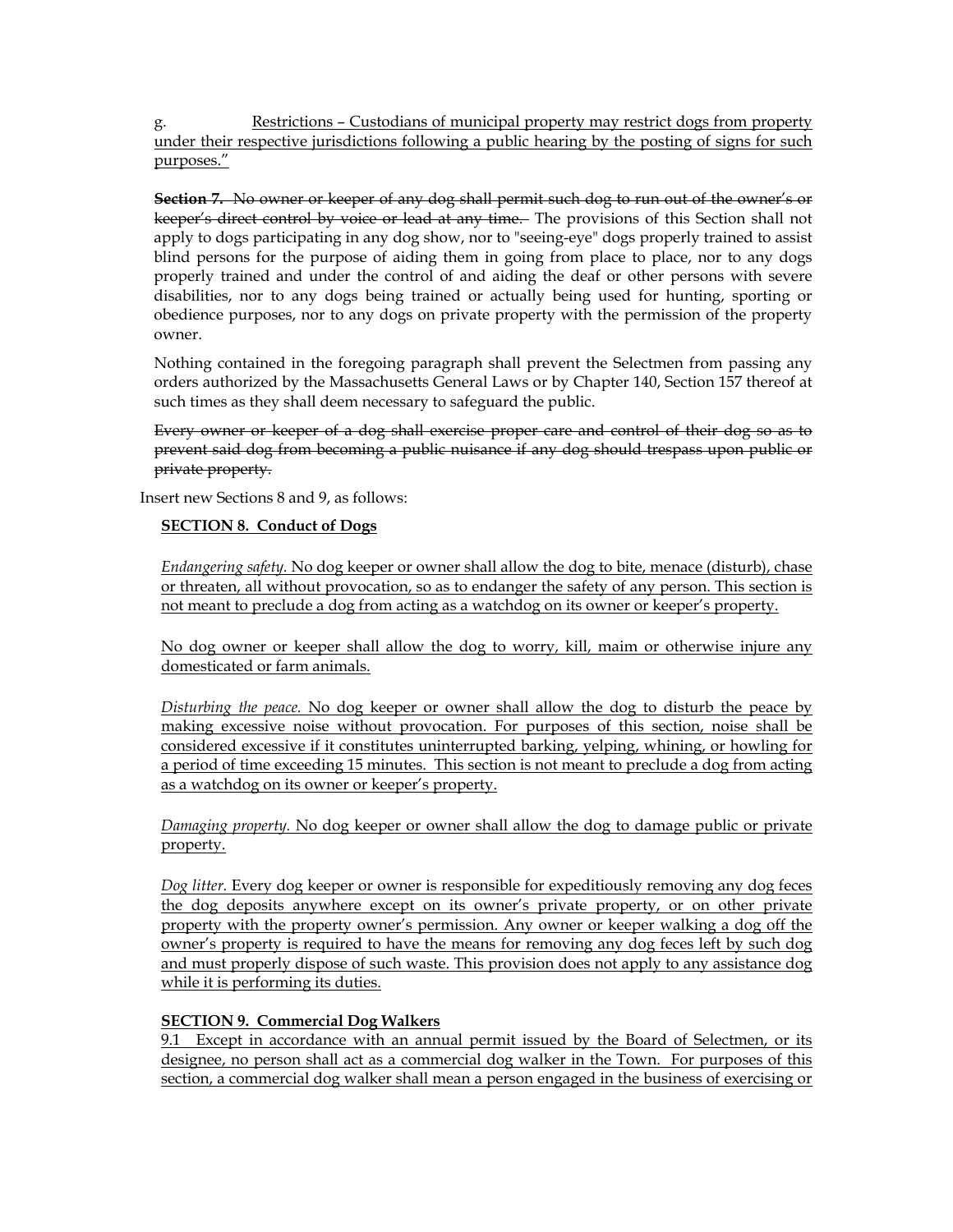handling dogs owned by another using public land, and who receives compensation for this work. Provided, however, that this definition shall exclude elementary, middle, high school and college students providing dog walking services for a fee, but such persons shall be prohibited from exercising or handling simultaneously more than two dogs. The permit issued under the authority of this section shall be non-transferable and the fee therefor shall be non-refundable. The fee for such permit shall be established by the Board of Selectmen.

9.2 The permit issued under this section shall be comprised of two parts, a permit which the commercial dog walker shall carry upon his or her person, and a placard that shall be displayed in the commercial dog walker's vehicle. The permit shall include thereon a photograph of the commercial dog walker, and shall state the number of dogs that the commercial dog walker is licensed to walk at any one time, provided, however, that such number shall not exceed five dogs. Permits shall not be granted under this section unless the commercial dog walker: (1) agrees that he/she shall indemnify and hold harmless the Town of Weston from any and all loss, liability, damage or cost incurred related to the permit holder's activities or the activities of dogs under his/her care; and (2) provides evidence of commercial general liability insurance coverage in limits established by the Town, naming the Town as an additional insured. No more than three commercial dog walkers may be licensed for any one dog walking business.

9.3 In addition to any conditions imposed by the Board of Selectmen for use of a commercial dog walker permit, the following conditions shall apply:

- a. All dog waste shall be cleaned up and properly disposed of.
- b. All dogs walked shall wear a current license and rabies tag. If the dog is too young to be licensed, the commercial dog walker shall provide, at the request of an enforcing authority, proof of vaccinations.
- c. The commercial dog walker shall carry one leash for each dog being walked. Each coupler leash used by an owner or walker shall count as multiple leashes based on the number of clips attached to the dog collars.
- d. All requirements of Section 7 shall apply to commercial dog walkers.

9.4 Penalties for non-compliance:

- a. This By-law may be enforced as provided in Article V, Sections 1 and 2 of the General By-laws, including non-criminal disposition. For purposes of non-criminal disposition, the Board of Selectmen or its designee, the Animal Control Officer and any police officer of the Town shall constitute an "enforcing authority."
- b. The Board of Selectmen, or its designee, may for cause suspend for a period of time or revoke a permit issued under this section following a hearing.

# **The motion was approved.**

Motion to adjourn Annual Town Meeting until 7:30 PM, Monday, May 18, 2009.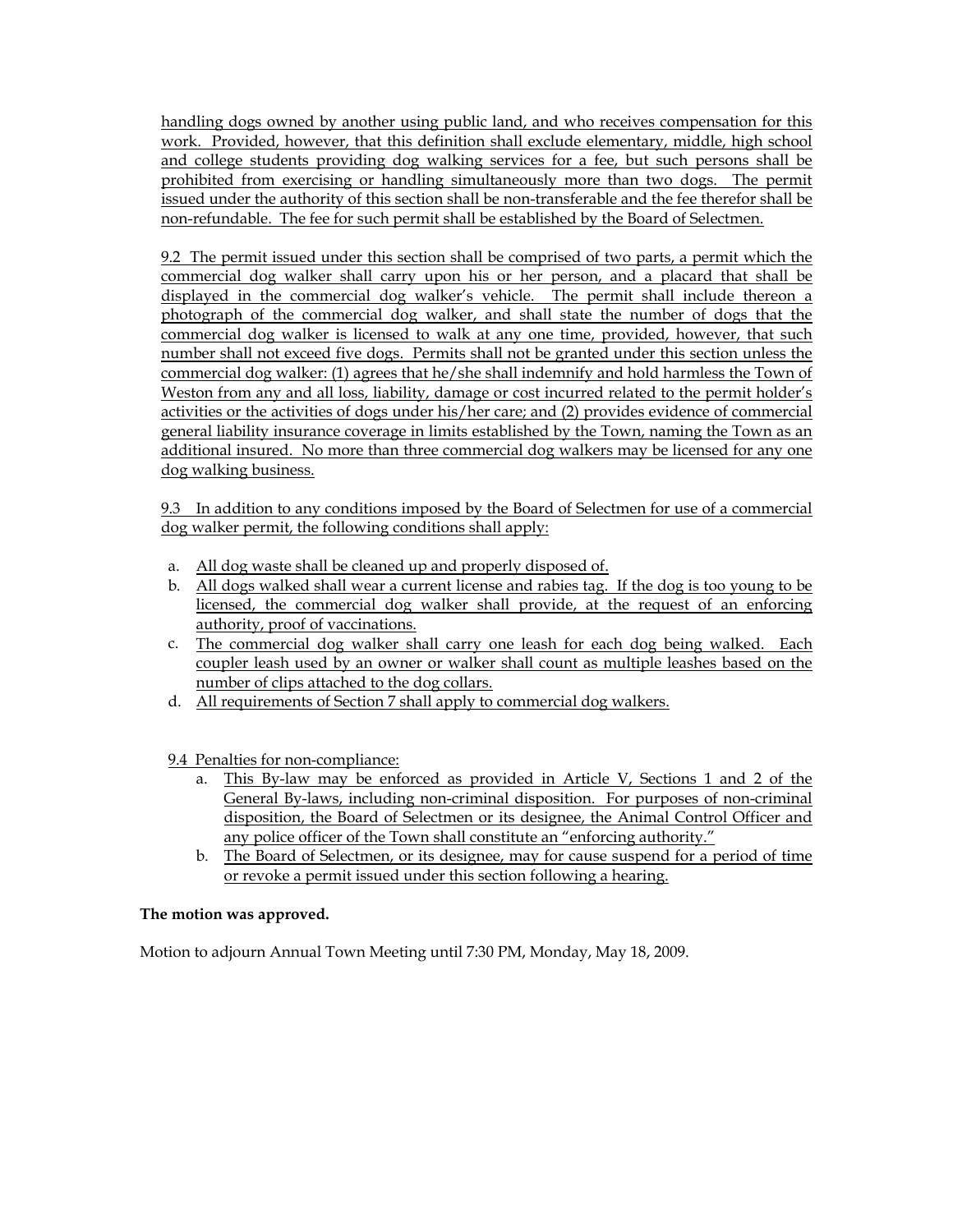# **ADJOURNED ANNUAL TOWN MEETING Monday, May 18, 2009**

At 7:30 PM the Moderator declared a quorum present. The Moderator appointed replacement tellers and swore them to their duties:

> David Hutcheson Keith Gross David Kominz Phyllis Kominz

**ARTICLE 30: AMEND GENERAL BYLAWS – NO SNOW DEPOSITED IN PUBLIC WAY**  Mr. Gillespie moved that that the Town amend the General By-laws of the Town of Weston by adding a new Section 5 to Article IV, as follows:

 "Section 5. No person, other than an employee or other person in the service of the Commonwealth of Massachusetts or the Town of Weston shall direct, discharge, dump, shovel, pile, push, blow, plow or deposit snow, ice or water under conditions where water would be subject to freezing onto, into or across any public way, including sidewalks, or public property, or cause, direct, sanction or authorize any such activity involving snow, ice or water on a public way or public property.

This By-law may be enforced as provided in Article V, Sections 1 and 2 of the General By-laws, including non-criminal disposition."

#### **The motion was approved.**

# **ARTICLE 31: AMEND GENERAL BYLAWS – CONSTRUCTION NOISE**

Mr. Steve Charlip moved that the Town amend the General By-laws of the Town of Weston by adding a new section 14 to Article III as shown in the warrant on page 38.

Mr. Alagna moved to amend the motion.

(Motion 1) Delete 4:00 p.m. and insert 6:30 p.m. in the first sentence.

Mr. Alagna's motion passes. YEAS: 116 NAYS: 39

Insert the words: "except between the hours of 8:00 a.m. and 3:00 p.m." after the words: "No outside construction activity shall take place on Saturdays" in the third sentence.

Mr. Alagna's motion passes

Delete the final sentence and insert in place thereof the following: "no outside construction activity shall be permitted outside these hours except as many permitted on a case basis by the Chief of Police or the building inspector, based on unusual circumstances."

Mr. Alagna's motion passes.

VOTED To amend the General By-laws of the Town of Weston by adding a new Section 14 to Article III as follows:

**"Section 14.** Construction activity shall be permitted Monday through Friday, 7:00 a.m. to 6:30 p.m. Construction activity shall also be permitted on Saturdays from 7:00 a.m. to 5:00 p.m.; provided however that such activity shall be limited to interior work only, and may be undertaken only when the home or structure is constructed to the point where such activity cannot be heard outside the home or structure. No outside construction activity shall take place on Saturdays except between the hours of 8:00 a.m. and 3:00 p.m. No outside construction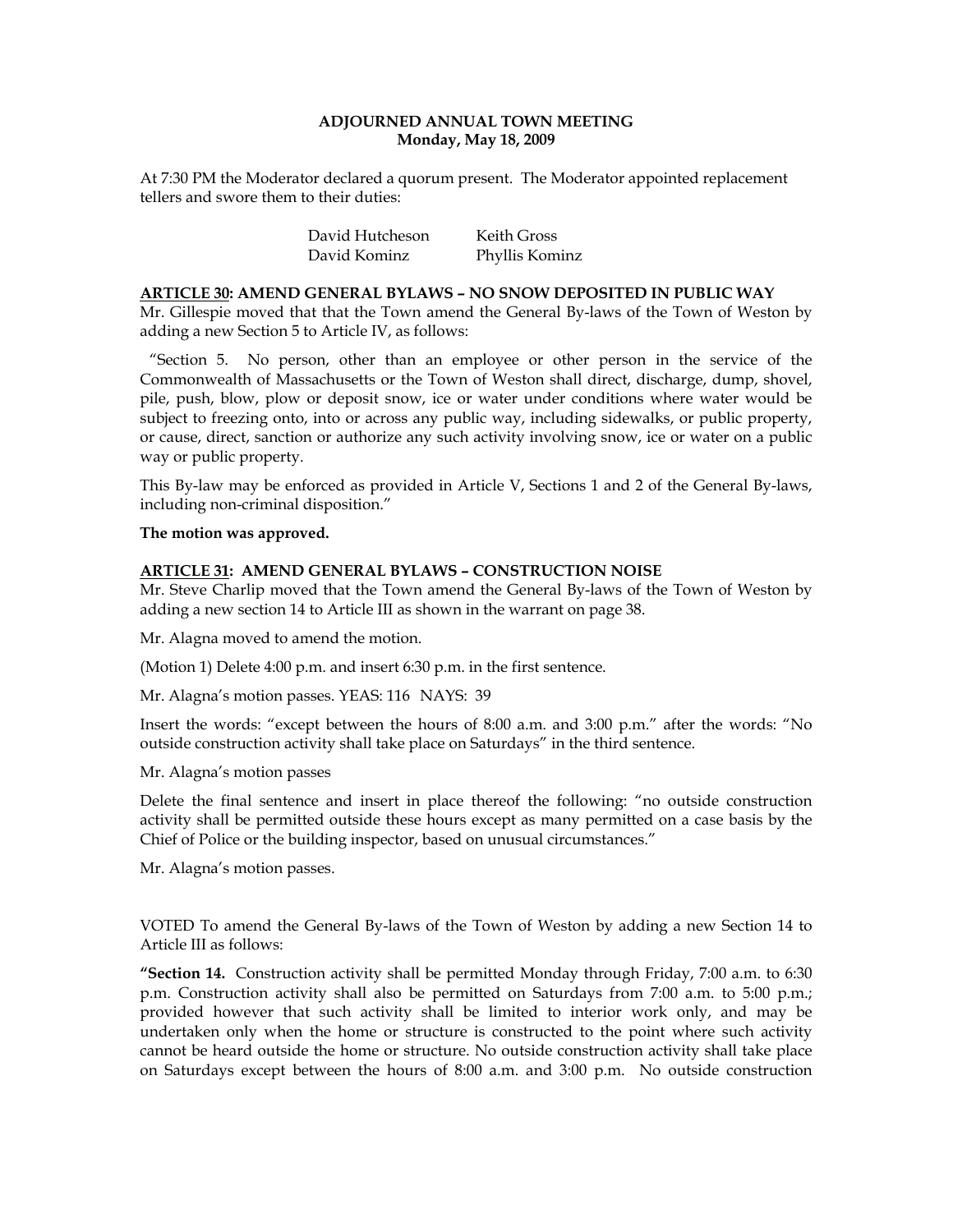activity shall take place outside the specified permitted hours or on Sundays or New Year's Day, Memorial Day, July Fourth, Labor Day, Thanksgiving, Christmas, or other legal holiday, except as may be permitted on a case by case basis by the Chief of Police, or his designee, based on unusual circumstances.

For purposes of this By-law, the term "construction activity" shall include those activities requiring a building permit or any site preparation, seismic surveys, grading, assembly, erection, substantial repair, alteration, or similar action, including demolition, for or of public or private rights-of-way, structures, utilities or similar property, as well as the noise and other impacts caused by arrival on, and departure from, a site by laborers and equipment.

This By-law shall not apply to: (1) residents of the Town of Weston personally undertaking construction activities on the homes in which they reside or the property upon which such homes are located; (2) routine gardening and landscaping services; or (3) the Town of Weston acting in response to an emergency.

If construction activity occurs at a time other than during the hours authorized herein for such activity, the person found to be in violation, or the owner of, or the person with responsibility for, property on which construction activity occurs, including but not limited to a general contractor overseeing a project, shall be deemed to have violated this By-law.

This By-law may be enforced as provided in Article V, Sections 1 and 2 of the General By-laws, including non-criminal disposition."

# **The motion was approved.**

# **ARTICLE 32: AMEND GENERAL BYLAWS – ARTICLE XXIX AND XXIII**

Mr. Harrity moved that the Town amend the Town's General By-laws by:

- 1. Amending Article XXIX, Community Preservation Committee By-law, to authorize the Community Preservation Committee to include a member of the Housing Partnership, by deleting in Section 1, paragraph (3), the words "Housing Needs Committee" and inserting in place thereof, "Housing Partnership"; and
- 2. Amending Article XXIII, Section V, of the General By-laws of the Town of Weston by deleting the reference in the last paragraph to "Article XXVI of the General By-Laws of the Town" and inserting in place thereof, "Article XXIII of the General By-Laws of the Town."

# **The motion was approved unanimously.**

#### **ARTICLE 33: AUTHORIZE LEASE OF TOWN LAND – CELL TOWER**

Mr. Harrity moved that the Town transfer land under the care, custody and control of the Board of Selectmen for water purposes to the Board of Selectmen for water purposes and for the purpose of leasing, known as "Cat Rock," located off a graveled road that originates at the end of the Bradford Road cul-de-sac, and shown as Parcel 93 on Assessor's Map 13, and to authorize the Board of Selectmen to lease said land or a portion thereof to a telecommunications service provider or providers, for such term of years, which may be longer than twenty years, and on such terms and conditions as the Board of Selectmen may determine, and to further authorize the granting of such utility access easements as are necessary to support such a facility.

Mr. Aydelott spoke in favor of the motion. Stating it is well suited for discreet installation on municipal land. It is an ideal place to close a major gap in the network coverage. Ms. Morra,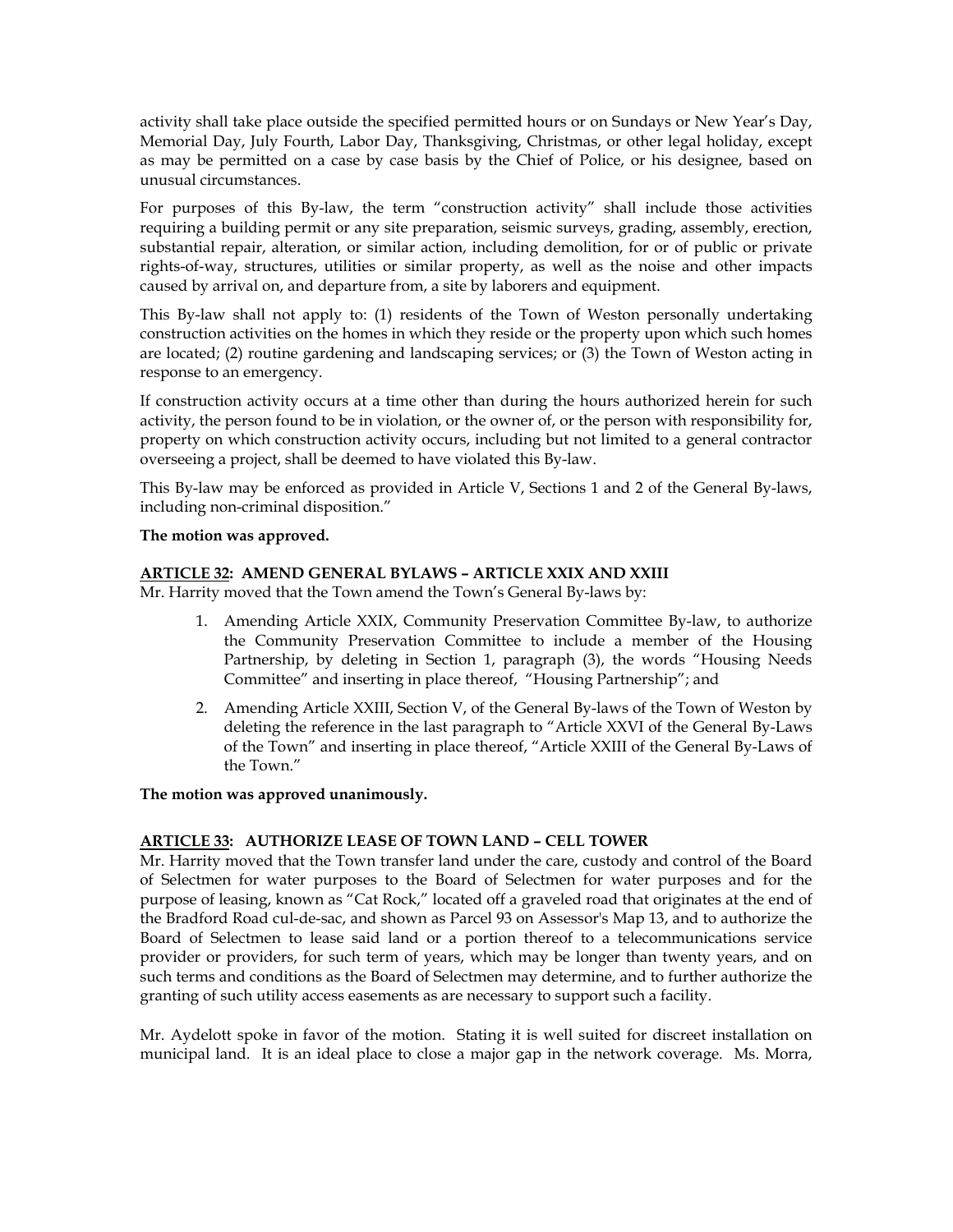Historic Commission, and Ms. Wendy Kaplan Armour, Zoning Board of Appeals, spoke in favor of the motion.

Ms, Yurik, opposed the motion stating concerns with health risk, impact on property value and ecological impact. Ms. Yurik urged strongly to vote against this motion. Mr. Biddy urged the board to investigate a wider range of solutions. Ms. Burton, Mr. Baghady along with residents from Bradford Road and Whitney Tavern Road all spoke in opposition to this motion.

# **Motion defeated, 2/3 majority vote needed.**

*Yeas: 89 Nays: 84* 

# **ARTICLE 34: INCREASE DEMAND FEES**

Mr. Gillespie moved that the Town set the fee for a demand notice for payment of delinquent taxes at \$10.00 pursuant to Section 15 of Chapter 60 of the Massachusetts General Laws, as most recently amended, to be effective as of July 1, 2009.

#### **The motion was approved.**

# **ARTICLE 35: APPROVE GRANT OF EASEMENT FOR CABLE COMPANY – BROOK SCHOOL APARTMENTS**

Mr. Harrity moved that the Town authorize the Board of Selectmen to grant to any cable company that is licensed by the Town to provide cable television services the non-exclusive right and easement for the purpose of locating, relocating, erecting, constructing, reconstructing, installing, operating, maintaining, patrolling, inspecting, repairing, replacing, altering, changing the location of, extending or removing the utility equipment along, upon, under, across and over that portion of Town-owned property known as the Brook School Apartments, located at 44 School Street, Weston, more particularly described in deeds recorded with the Middlesex County Registry of Deeds in Book 5607, Page 598 and shown on Assessors' Map 28 as Parcel 105.

#### **The motion was approved unanimously.**

# **ARTICLE 36: ACCEPT CHAPTER 73, SECTION 4 OF THE ACTS OF 1986 (INCREASE IN PROPERTY TAX EXEMPTION LIMITS)**

Mr. Harrity moved that the Town accept, for Fiscal Year 2010, the provisions of Section 4 of Chapter 73 of the Acts of 1986, as amended by Chapter 126 of the Acts of 1988, which amends Chapter 59 of the Massachusetts General Laws relative to real estate property tax exemptions and approve an increase in the amount of 100 percent for each eligible exemption.

#### **The motion was approved unanimously.**

# **ARTICLE 37: RESCIND BOND AUTHORIZATION**

Mr. George Bates moved that the Town rescind the following authorization to borrow funds, which was approved in a prior year, where the purpose of the borrowing has been completed and/or it was unnecessary to borrow the amount approved:

Article 28, May 1, 1974 Annual Town Meeting- Conservation Land, \$265,000

# **The motion was approved unanimously.**

The Moderator accepted a motion to dissolve the Adjourned Annual Town Meeting at 10:35 p.m.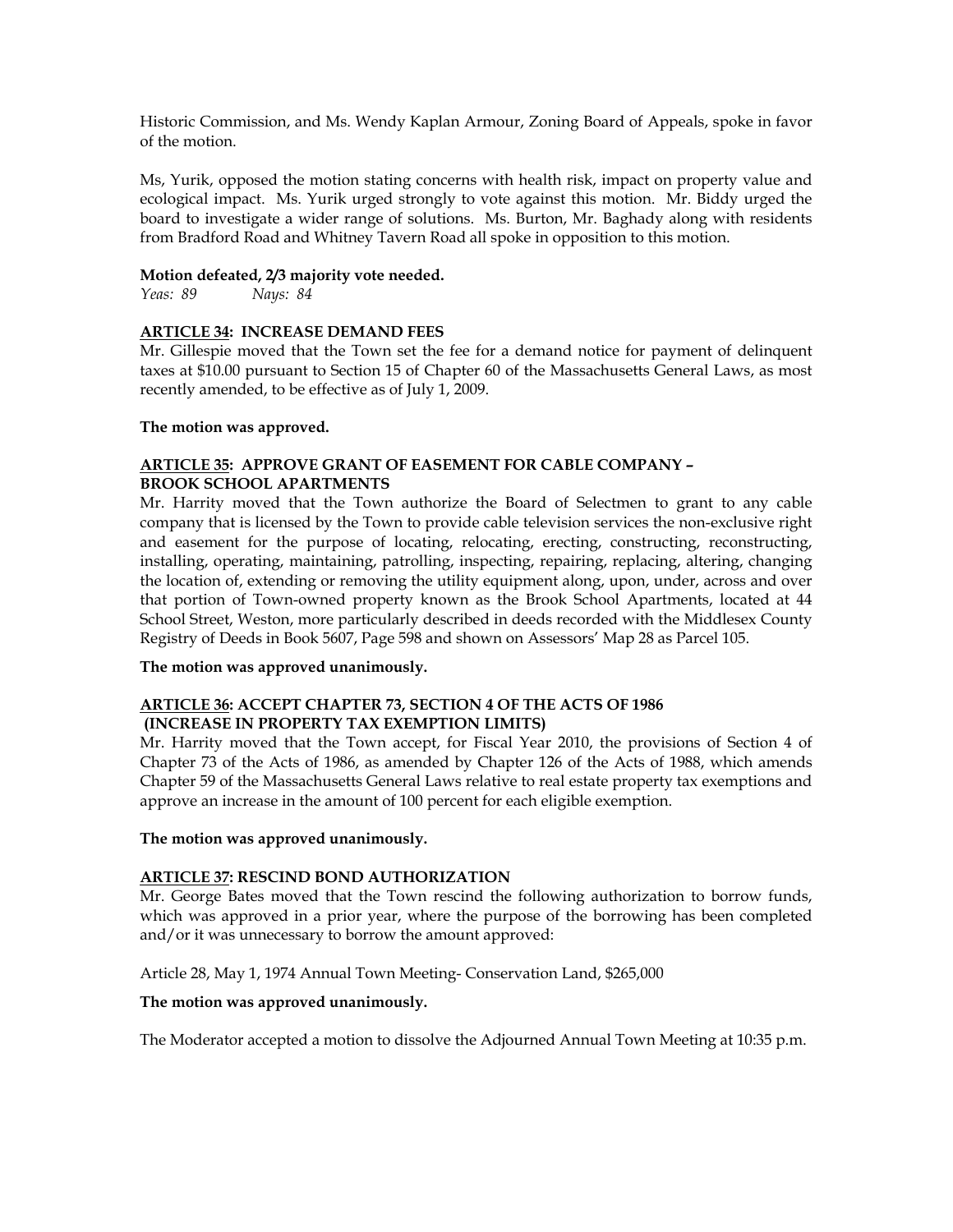# **SPECIAL TOWN MEETING November 30, 2009**

Pursuant to a warrant, duly served, Robert M. Buchanan, the Moderator called the Special Town Meeting to order at 7:45 P.M. in the auditorium of the Weston High School. The Moderator declared a quorum present and proceeded with the reading of the Warrant and the Return of Service.

The Moderator appointed tellers and swore them to their duties.

Tellers in the Auditorium:

| Marjorie Cohen | Marcie Lee      |
|----------------|-----------------|
| Janet Wohlers  | Richard Wohlers |

# **ARTICLE 1: APPROPRIATE FOR HISTORIC RESOURCES – JOSIAH SMITH TAVERN & OLD LIBRARY DESIGN FEES**

Mr. Stephen Ober moved that the Town appropriate \$300,000 for historic resource purposes under the Community Preservation Program, for the cost of architectural and consulting services for plans and specifications for the preservation, restoration, and re-use of the Josiah Smith Tavern and Old Library buildings, to be spent under the direction of the Town Manager, said sum to be transferred from the Historic Resources Reserve of the Community Preservation Fund.

Mr. Ober yielded to Mr. Harrity.

Mr. Marvel, Chair JST/OL Committee, discussed the charge of the committee to restore the Tavern/Old Library. He listed the three goals: 1. Restore Building, 2.) Provide new uses for the buildings, 3.) Make buildings self sustainable. Mr. Peter Nichols discussed the financials. Ms. Pamela Fox spoke in favor of this motion.

Mr. Michael Glynn, spoke in opposition to the motion. Mr. Glynn would like to explore other possible uses for the JST/OL. He feels it is the wrong use, wrong place and wrong time. Mr. Lee Engler, Ms. Ann O'Neil, Ms. Linda Angelluci, Mr. Burton Foster, Mr. Jeremiah Lynch, Mr. Brandon, White, Mr. Wesley Marple all spoke in opposition to the motion.

#### **Motion is defeated.**

*Yeas: 435 Nays: 545* 

# **ARTICLE 2: APPROPRIATE FOR DESIGN FEES – HIGH SCHOOL SCIENCE LABORATORIES**

Dr. Sanjay Saini moved that the Town appropriate \$730,000 to pay costs of engineering and architectural services to develop plans and specifications for improvements to the science labs at the Weston High School, and all incidental costs related thereto, to be spent under the direction of the Town Manager, the money so appropriated to be raised by borrowing under the authority of M.G.L. Chapter 44, section 7, or any other enabling authority, and that the Town Treasurer, with the approval of the Board of Selectmen, be authorized to issue bonds and notes therefor.

# **The motion was approved by 2/3 majority as declared by the Moderator.**

# **ARTICLE 3: APPROPRIATE FOR SCHOOL TECHNOLOGY**

Ms. Maryanne Roger moved that the Town appropriate \$350,000 to pay costs of purchasing computer networking hardware and other data communications equipment, and all incidental costs related thereto, to be spent under the direction of the School Committee, the money so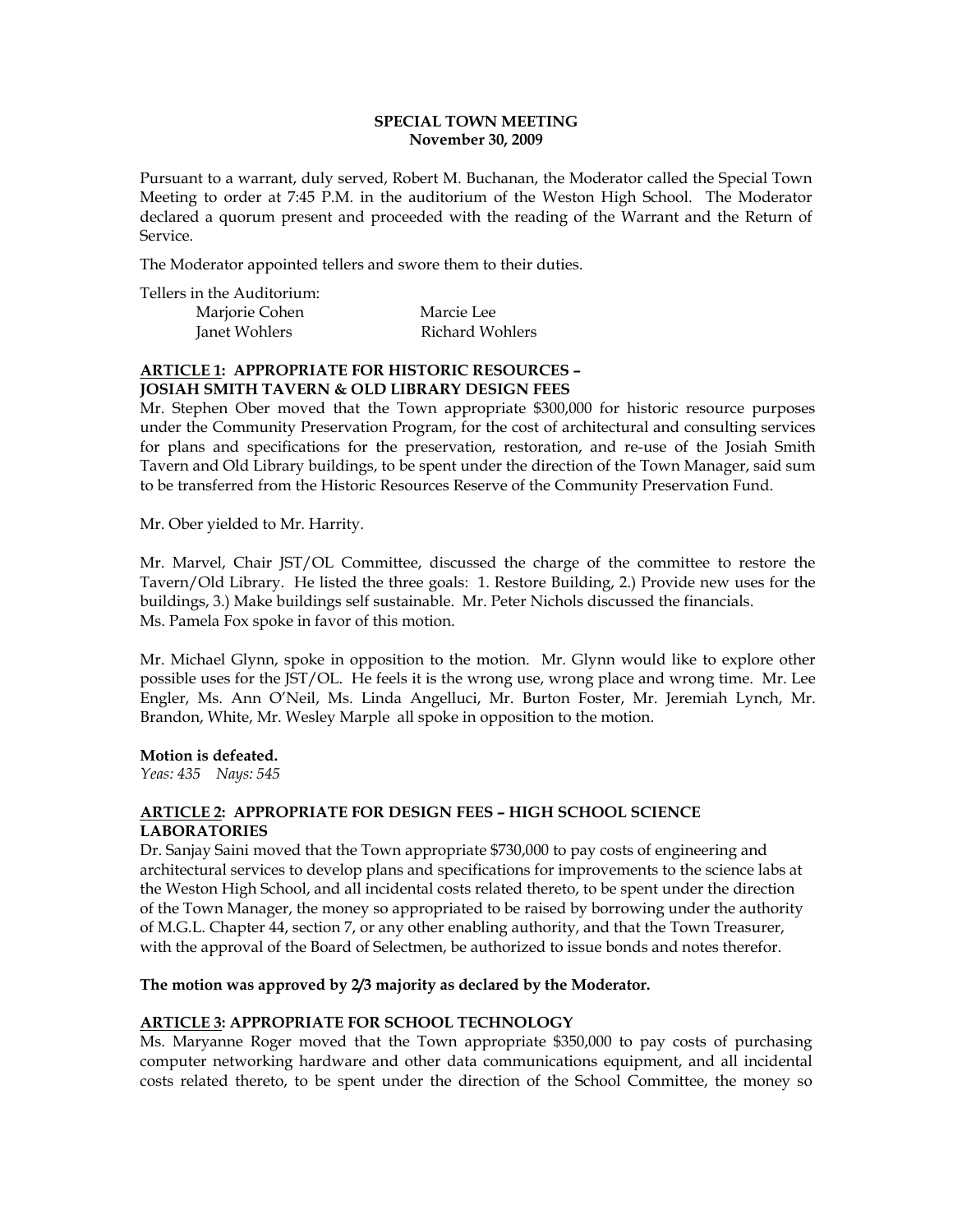appropriated to be raised by borrowing under the authority of M.G.L. Chapter 44, section 7, or any other enabling authority, and that the Town Treasurer, with the approval of the Board of Selectmen, be authorized to issue bonds and notes therefor.

# **The motion was approved by 2/3 majority as declared by the Moderator.**

**ARTICLE 4: APPROPRIATE FOR HISTORIC RESOURCES – MELONE HOMESTEAD** 

Mr. Ober moved that this article be passed over and so disposed of.

# **The motion was approved unanimously.**

# **ARTICLE 5: TRANSFER FUNDS TO SUPPORT FISCAL YEAR 2010 OPERATING BUDGET**

Mr. Charlip moved that the balance of \$7,836.89 be transferred from the Arsenic Remediation account and that the Board of Assessors be authorized to use that sum to meet appropriations in their computation of the tax rate for fiscal year 2010.

# **The motion was approved unanimously.**

# **ARTICLE 6: GRANT OF PERMANENT EASEMENTS TO MWRA**

Mr. Charlip moved that the Board of Selectmen be authorized to grant to the Massachusetts Water Resources Authority non-exclusive, permanent easements to install, inspect, repair, renew, replace, operate and maintain subsurface utilities on parcels identified as "Parcel P-1 Area = 1,654 SF" on or near Riverside Road, and "Parcel P-4 Area = 138 SF" on or near the Route 128/Massachusetts Turnpike interchange, as shown on a plan entitled "Utility Easement Plan and Construction/Access Plan," dated August 21, 2007, prepared by Nitsch Engineering, Inc., on file with the Town Clerk, on such terms and conditions as the Board of Selectmen may determine.

#### **The motion was approved unanimously.**

The Moderator accepted a motion to dissolve the Adjourned Annual Town Meeting at 10:35 p.m.



*Town of Weston's Board of Selectmen*